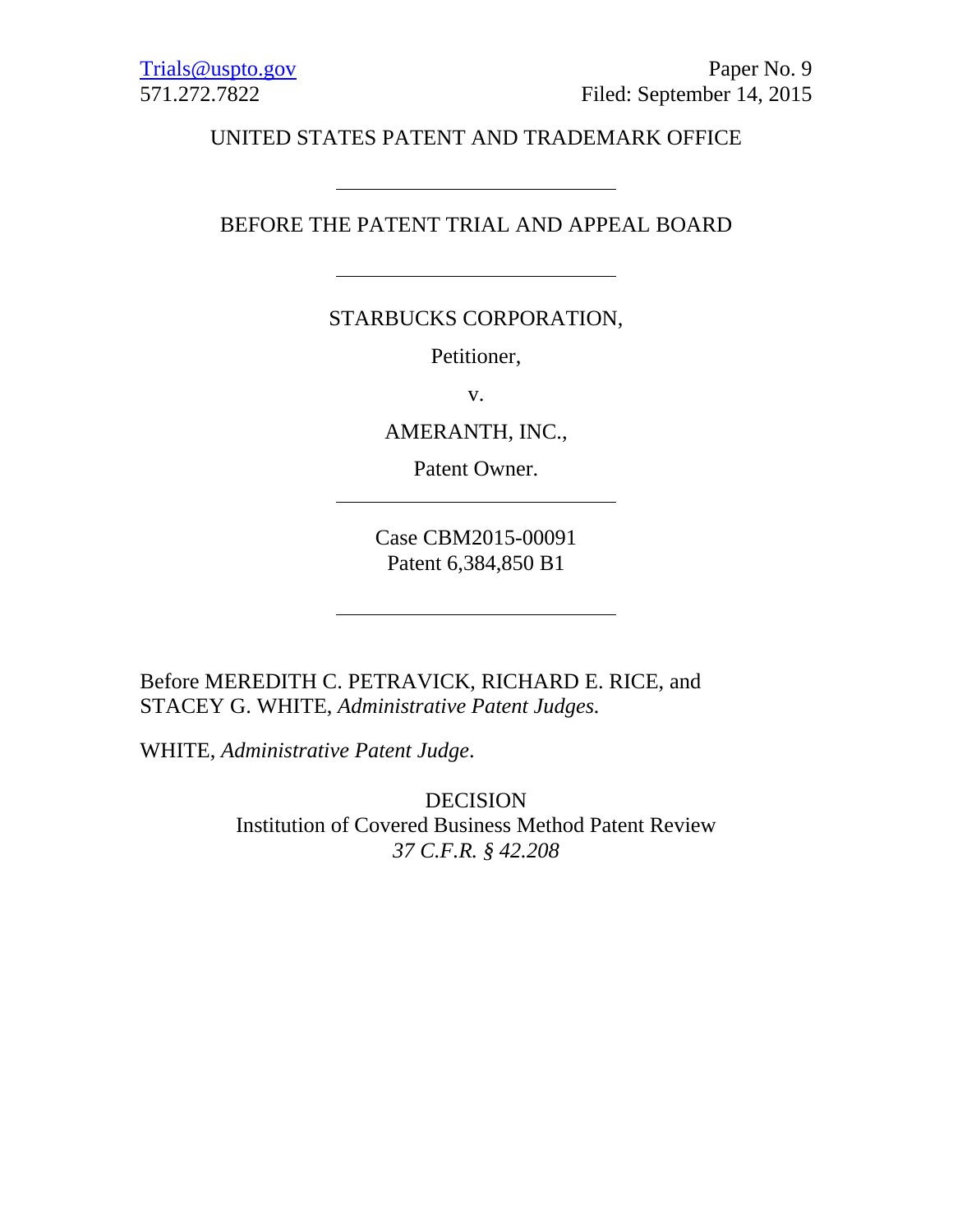$\overline{a}$ 

# I. INTRODUCTION

*A. Background* 

Starbucks Corporation ("Petitioner") filed a Petition (Paper 1, "Pet.") requesting covered business method patent review of claims 12–16 ("challenged claims") of U.S. Patent No. 6,384,850 B1 (Ex. 1001, "the '850 patent") pursuant to § 18 of the Leahy-Smith America Invents Act ("AIA"). Ameranth, Inc. ("Patent Owner") filed a Preliminary Response. Paper 7 ("Prelim. Resp."). We have jurisdiction under 35 U.S.C. § 324, which provides that a covered business method patent review may not be instituted "unless . . . it is more likely than not that at least 1 of the claims challenged in the petition is unpatentable."

Petitioner contends, with the support of its Declarant, Dr. Abdelsalam Helal (Ex. 1003), that the challenged claims are unpatentable under 35 U.S.C. §§ 101, 112, and 103 on the following grounds (Pet. 28–79):

| Reference(s)                                            | <b>Basis</b> | Claims Challenged |
|---------------------------------------------------------|--------------|-------------------|
| N/A                                                     | \$101        | $12 - 16$         |
| N/A                                                     | 8112'        | $12 - 16$         |
| $\overline{\text{Brandt}}^2$ and NetHopper <sup>3</sup> | \$103        | $12 - 16$         |
| Brandt, Demers, <sup>4</sup> and Alonso <sup>5</sup>    | 103          | $12 - 16$         |

<sup>&</sup>lt;sup>1</sup> Petitioner asserts eight grounds based upon § 112. Grounds 1–3 focus on issues of enablement, indefiniteness, and lack of written description concerning the claim term "hospitality applications and data." Grounds 4–6 focus on issues of enablement, indefiniteness, and lack of written description concerning the claim term "communications control module." Ground 7 asserts lack of enablement of "software libraries." Ground 8 focuses enablement of the claims as a whole. Pet. 28–44.

<sup>&</sup>lt;sup>2</sup> Japanese Unexamined App. No. H10-247183 (published Sept. 14, 1998) (Ex. 1004) (certified translation, Ex. 1005,"Brandt").

<sup>&</sup>lt;sup>3</sup> NetHopper Version 3.2 User's Manual,  $1-24$  (1997) (Ex. 1006, "NetHopper").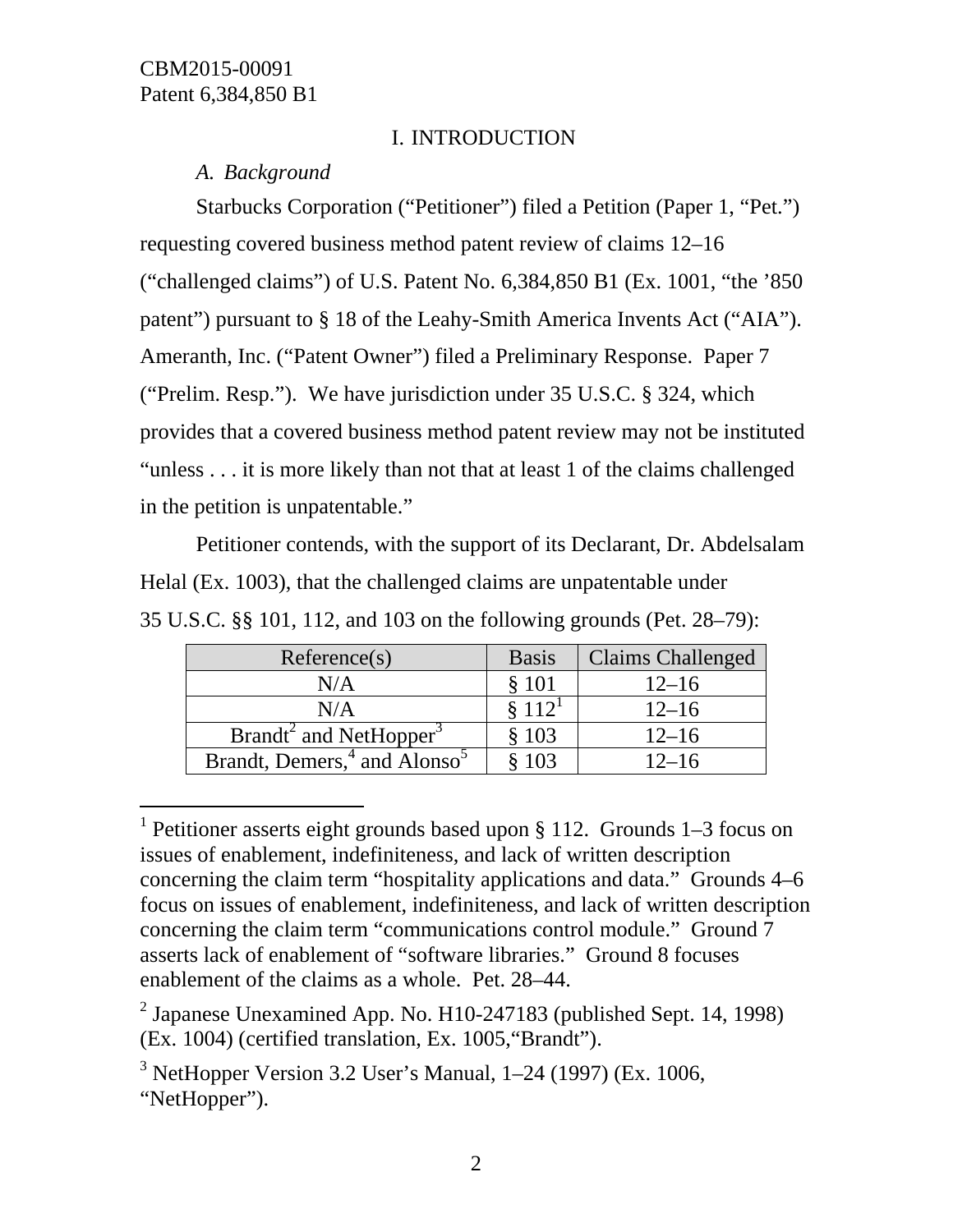Our factual findings and conclusions at this stage of the proceeding are based on the evidentiary record developed thus far (prior to Patent Owner's Response). This is not a final decision as to the patentability of any of the claims for which a covered business method patent review is instituted. Our final decision will be based on the record as fully developed during trial. Upon consideration of the Petition and Preliminary Response, we determine that Petitioner has demonstrated that it is more likely than not that the challenged claims are unpatentable on the grounds discussed below. Accordingly, we institute a covered business method patent review of claims 12–16 of the '850 patent.

## *B. Related Matters*

l

The parties indicate that the '850 patent is the subject of the following district court case: *Ameranth, Inc. v. Starbucks Corp.,* No. 3-13-cv-01072 (S.D. Cal.) filed May 6, 2013. Pet. 2 (citing Ex. 1045). Petitioner notes that Patent Owner has asserted the '850 patent against thirty-five other defendants in a number of civil actions that have been consolidated into *Ameranth, Inc. v. Pizza Hut,* No. 3-11-cv-01810 (S.D. Cal.). *Id.* at 3.

In a previous proceeding before the Board, claims 1–11 of the '850 patent were held to be unpatentable. *Agilysys, Inc. v. Ameranth, Inc.,* Case CBM2014-00015 (PTAB Mar. 20, 2015) (Paper 36). Petitioner also filed a petition for covered business method patent review of a related

<sup>4</sup> Alan Demers, et al., *The Bayou Architecture: Support for Data Sharing Among Mobile Users*, Mobile Computing Systems & Applications, 1995. Proceedings., Workshop on. IEEE, 1–7, 1995. (Ex. 1009, "Demers").

<sup>5</sup> Gustavo Alonso et al., *Exotica/FMDC: A Workflow Management System for Mobile and Disconnected Clients*, Databases & Mobile Computing, 28– 45, 1996 (Ex. 1012, "Alonso").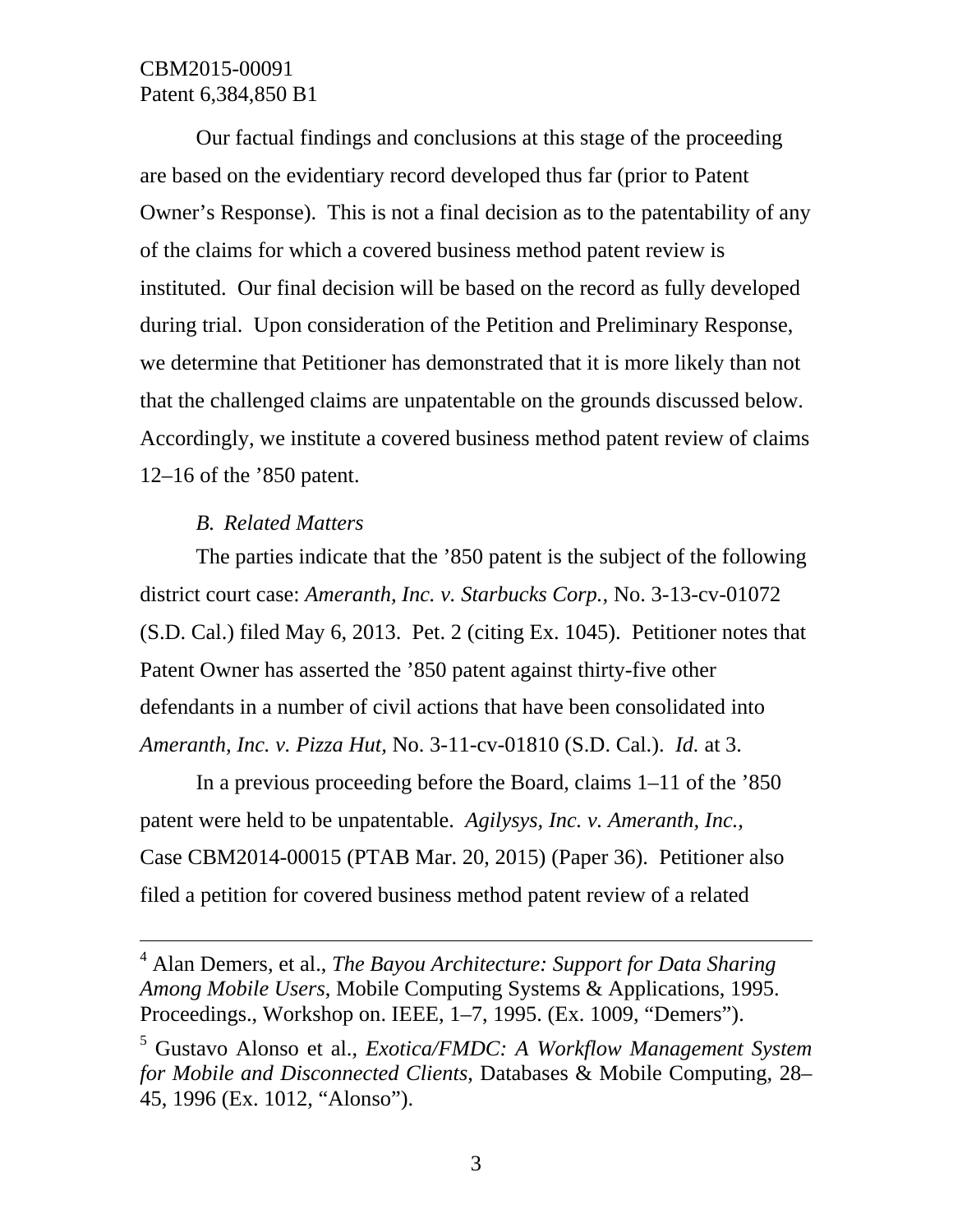patent, U.S. Patent No. 6,871,325 B1. *Starbucks Corp. v. Ameranth, Inc.,* Case CBM2015-00099. Patent Owner identifies eleven covered business method patent reviews (both pending and completed) that it states are related to this Petition. Paper 5 (Notice of Related Matters). The previous and pending related petitions are summarized in the table below.

| U.S. Patent No. | <b>Previous CBM Reviews</b> | <b>Pending CBM Reviews</b> |
|-----------------|-----------------------------|----------------------------|
| 6,384,850 B1    | CBM2014-00015               | CBM2015-00080              |
|                 |                             | CBM2015-00096              |
| 6,871,325 B1    | CBM2014-00016               | CBM2015-00082              |
|                 |                             | CBM2015-00097              |
|                 |                             | CBM2015-00099              |
| 6,982,733 B1    | CBM2014-00013               |                            |
| 8,146,077 B1    | CBM2014-00014               | CBM2015-00081              |
|                 |                             | CBM2015-00095              |

# *C. The '850 Patent*

The '850 patent, titled "Information Management and Synchronous Communications System with Menu Generation" issued May 7, 2002 based on Application No. 09/400,413 filed September 21, 1999. Ex. 1001, at [21], [22], [45], [54]. The challenged claims are directed to an information management and synchronous communications system. *Id.* at 16:1–47. This system "results in a dramatic reduction in the amount of time, and hence cost, to generate and maintain computerized menus for, e.g., restaurants and other related applications that utilize non-PC-standard graphical formats, display sizes or applications." *Id.* at 3:26–30.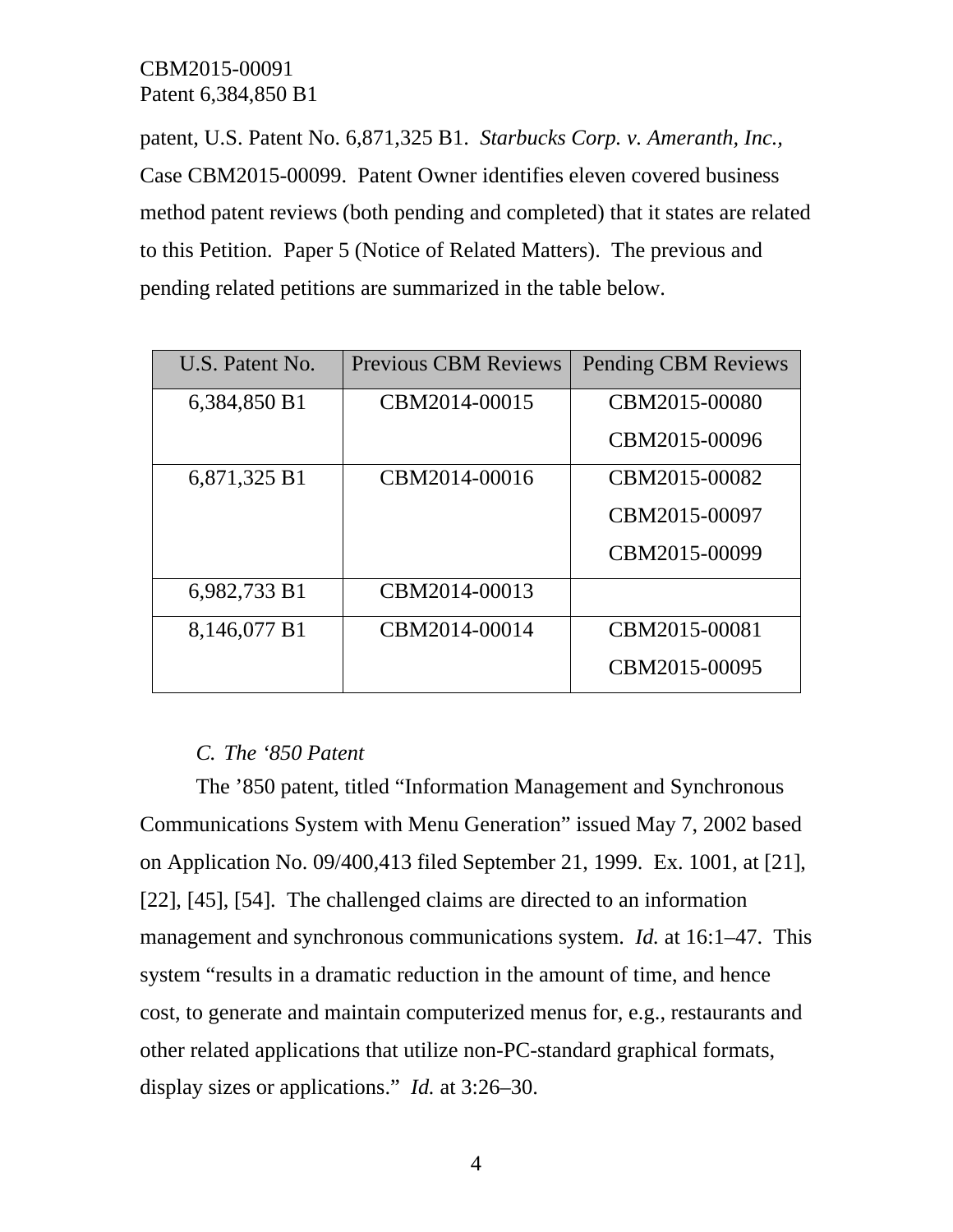The system includes a central database, multiple handheld devices, and a web server. *Id*. at 3:59–63. It also includes an application programming interface ("API") that enables third parties, such as point-ofsale companies, affinity program companies, and internet content providers, to integrate fully with the computerized hospitality applications. *Id.* at 2:11– 16; 3:64–67; 11:15–19. The system has a communications control module to "provide[] a single point of entry for all hospitality applications, e.g., reservations, frequent customer ticketing, wait lists, etc.[,] to communicate with one another wirelessly and over the Web." *Id*. at 4:5–8. This communications control module is a layer that sits on top of any communication protocol and acts as an interface between hospitality applications and the communication protocol. *Id.* at 4:8–11; 11:24–30.

Claim 12 of the '850 patent is illustrative of the claims at issue and read as follows:

12. An information management and synchronous communications system for use with wireless handheld computing devices and the internet comprising:

a. a central database containing hospitality applications and data,

b. at least one wireless handheld computing device on which hospitality applications and data are stored,

c. at least one Web server on which hospitality applications and data are stored,

d. at least one Web page on which hospitality applications and data are stored,

e. an application program interface, and

f. a communications control module,

wherein applications and data are synchronized between the central data base, at least one wireless handheld computing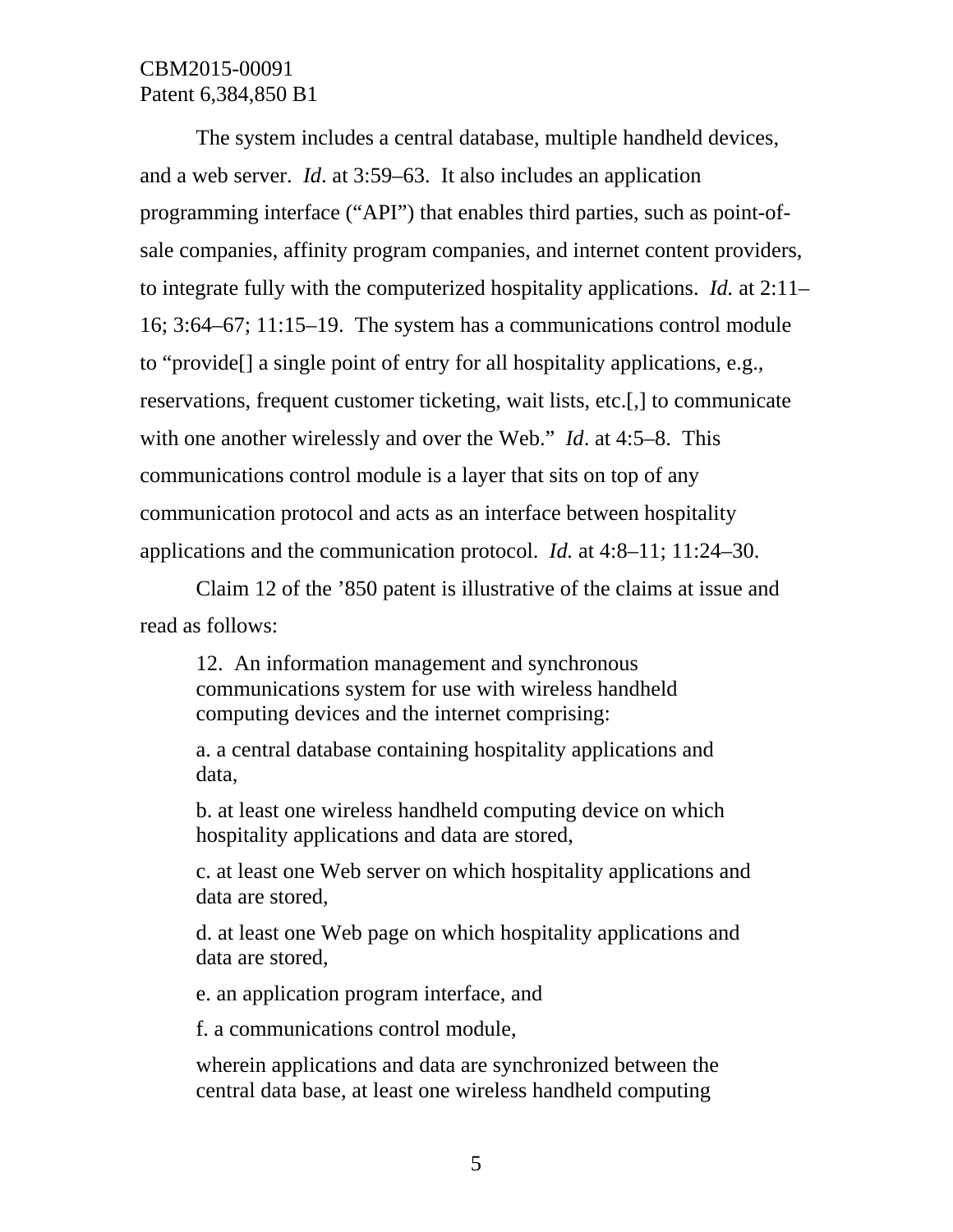device, at least one Web server and at least one Web page; wherein the application program interface enables intergration of outside applications with the hospitality applications and wherein the communications control module is an interface between the hospitality applications and any other communication protocol.

### II. ANALYSIS

### *A. Grounds for Standing*

Section 18 of the America Invents Act created a transitional program, limited to persons or their privies that have been sued or charged with infringement of a "covered business method patent," which does not include patents for "technological inventions." AIA  $\S$ § 18(a)(1)(B), 18(d)(1), Pub. L. No. 112-29, 125 Stat. 284, 329–331 (2011); *see* 37 C.F.R. § 42.302.

Regarding the first requirement, Petitioner contends that it has been sued for infringement of the '850 patent in *Ameranth, Inc. v. Starbucks Corp.,* No. 3-13-cv-01072 (S.D. Cal.). Pet. 2, 5. Petitioner also asserts that it is not barred or estopped from seeking covered business method patent review of the '850 patent. *Id.* at 5.

## *1. Covered Business Method*

We must determine whether the '850 patent claims a covered business method, which is "a method or corresponding apparatus for performing data processing or other operations used in the practice, administration, or management of a financial product or service." AIA § 18(d)(1); *see* 37 C.F.R. § 42.301(a). A patent need have only one claim directed to a covered business method to be eligible for review. *See* Transitional Program for Covered Business Method Patents—Definitions of Covered Business Method Patent and Technological Invention; Final Rule, 77 Fed. Reg. 48,734, 48,736 (Aug. 14, 2012) ("CBM Rules") (Comment 8). The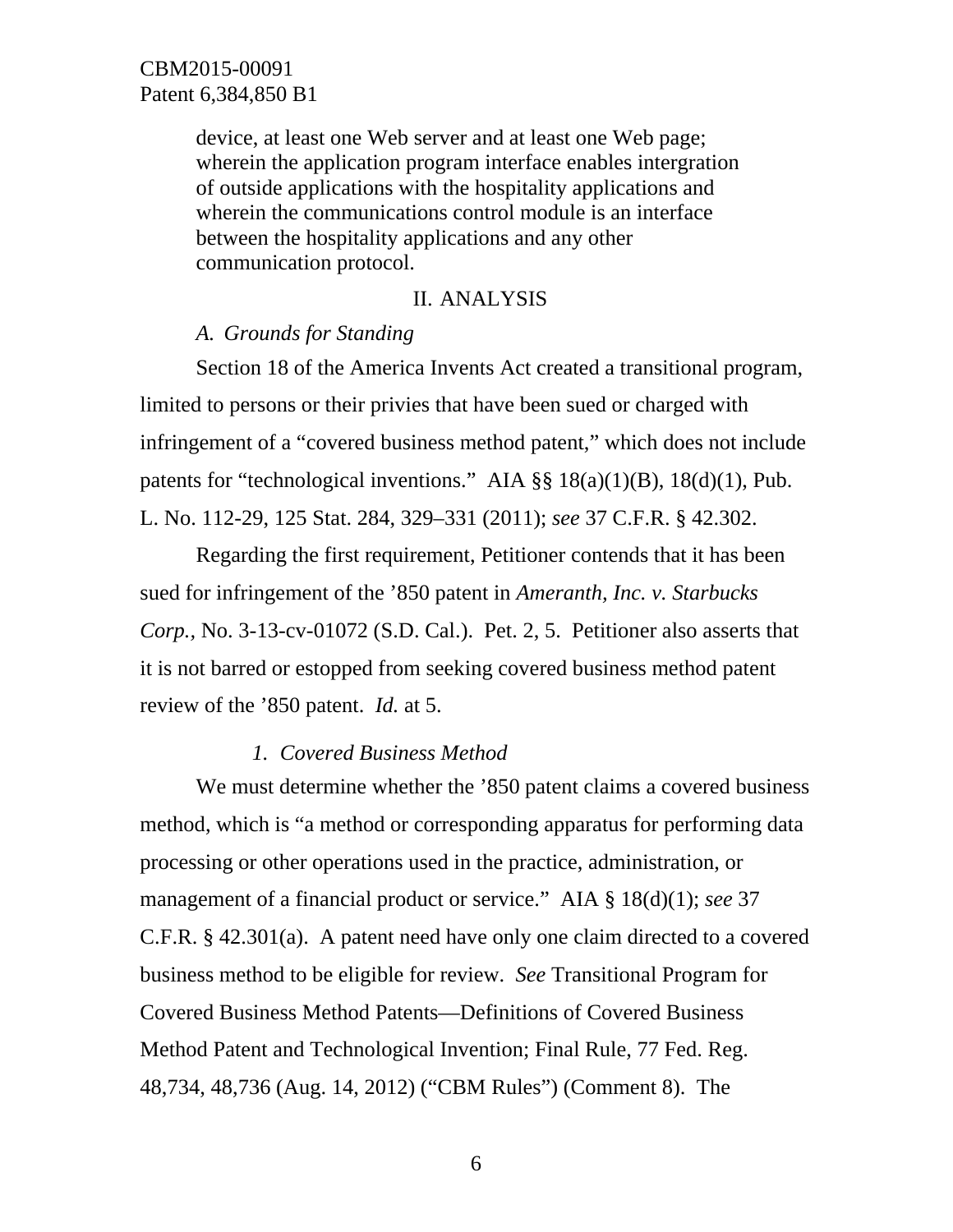"legislative history explains that the definition of covered business method patent was drafted to encompass patents 'claiming activities that are financial in nature, incidental to a financial activity or complementary to a financial activity.'" *See id.* at 48,734, 48,735 (quoting 157 Cong. Rec. S5432 (daily ed. Sept. 8, 2011) (statement of Sen. Schumer)). Patents directed to technological inventions, however, are excluded from covered business method patent review. AIA § 18(d)(1); *see* 37 C.F.R. § 42.301(a).

### *2. Financial Product or Service*

Petitioner contends that claim 12 establishes that the '850 patent is eligible for covered business method patent review. Pet. 6. According to Petitioner, "[c]laim 12 is directed to 'an information management and synchronous communications system . . .' for computerizing hospitality activities such as ordering food for purchase." *Id.* at 10 (citing Ex. 1001, 1:33–37, 2:33–36); *see also id.* at 10 n. 1 (citing Ex. 1002, 17:4–26 (claim 11 of a continuation of the '850 patent wherein claim 11 is identical to claim 12 of the '850 patent except for the addition of language specifying that the claimed synchronized data relates to orders)). We note that the specification describes using the system in the context of online or mobile ordering and paying in restaurant and other hospitality contexts. *See* Ex. 1001, 4:5–8 (listing hospitality applications such as "reservations, frequent customer ticketing, wait lists, etc."), 1:20–24, 1:61, 3:43–52, Fig. 7. These activities are at least incidental to financial activity. Thus, on this record, we are persuaded that at least claim 12 of the '850 patent meets the financial-innature requirement of  $\S 18(d)(1)$  of the AIA.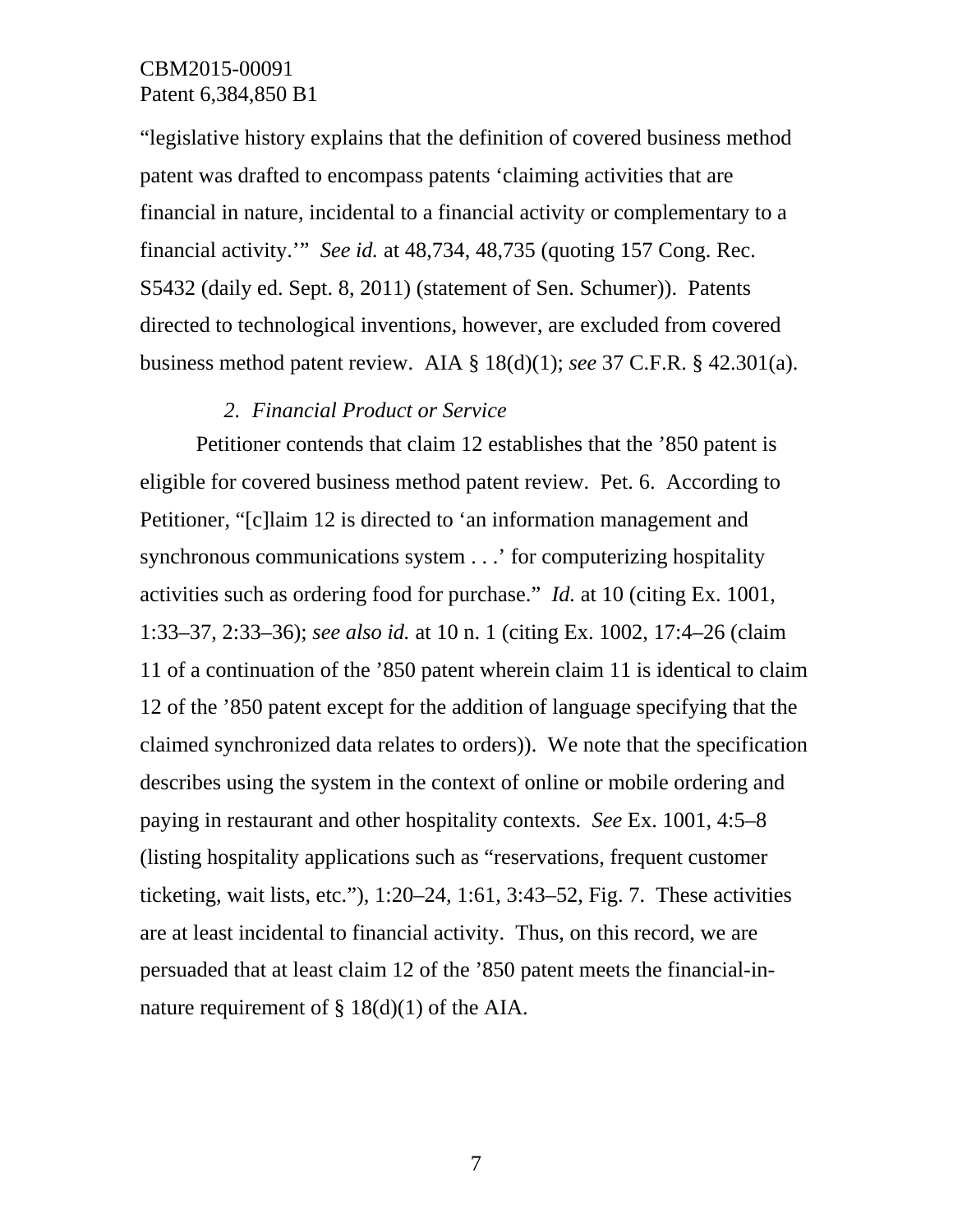### *3. Technological Invention*

Petitioner also must show that the '850 patent is not directed to a "technological invention." To determine whether a patent is for a technological invention, we consider "whether the claimed subject matter as a whole recites a technological feature that is novel and unobvious over the prior art; and solves a technical problem using a technical solution." 37 C.F.R. § 42.301(b). The following claim drafting techniques, for example, typically do not render a patent a "technological invention":

(a) Mere recitation of known technologies, such as computer hardware, communication or computer networks, software, memory, computer-readable storage medium, scanners, display devices or databases, or specialized machines, such as an ATM or point of sale device.

(b) Reciting the use of known prior art technology to accomplish a process or method, even if that process or method is novel and non-obvious.

(c) Combining prior art structures to achieve the normal, expected, or predictable result of that combination.

Office Patent Trial Practice Guide, 77 Fed. Reg. 48,756, 48,763–64 (Aug. 14, 2012).

Petitioner argues that claim 12 recites a list of well-known computer technologies such as a central database, wireless handheld devices, a web server, a web page, an API, and a communications control module and does not include a novel or unobvious technological feature. Pet. 12. The specification describes the recited hardware as "typical" and indicates that all of the recited devices were known. *See* Ex. 1001, 1:1–32; 5:37–55; 10:34–42; 10:63–11:3, 12:1–61. As to the software elements of claim 12, the specification states that "[t]he software applications for performing the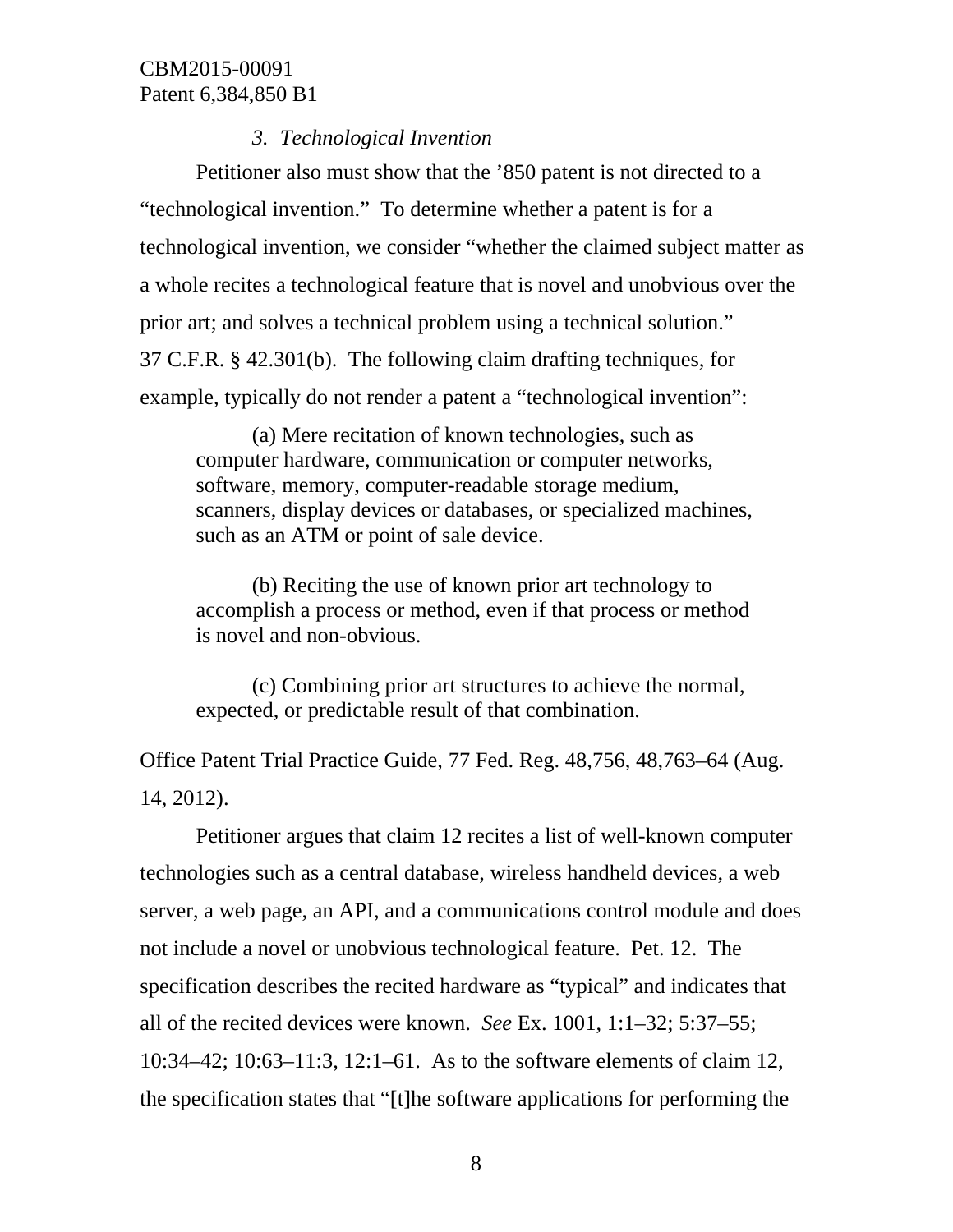functions falling within the described invention can be written in any commonly used computer language. The discrete programming steps are commonly known and thus programming details are not necessary to a full description of the invention."Ex. 1001, 11:43–48. Patent Owner argues that Petitioner overlooks the claim's "synchronization functionality, application and data storage on a handheld device[, and] 'integration' with 'outside applications.'" Prelim. Resp. 12–13. Patent Owner asserts that without a full analysis from Petitioner of these elements Petitioner failed to meet its burden to analyze the claim as a whole. *Id.*

We find Petitioner's argument to be persuasive. As described in the specification, the software used to perform the synchronization, storage, and integration features discussed by the Patent Owner may be written in any software language and is composed of steps that are "commonly known" such that no discussion of the details of the software was necessary to describe the invention. Ex. 1001, 11:43–48. On this record, we are persuaded that the claimed subject matter does not recite a technological invention, but instead, the recited elements constitute "[m]ere recitation of known technologies" that, as noted in our Trial Practice Guide, do not give rise to a technological invention. 77 Fed. Reg. at 48,756.

For these reasons, we conclude that claim 12 does not "recite[] a technological feature that is novel and unobvious over the prior art," and therefore is not directed to a "technological invention." In view of the foregoing, we conclude that the '850 patent is a covered business method patent under AIA  $\S$  18(d)(1) and is eligible for review using the transitional covered business method patent review program.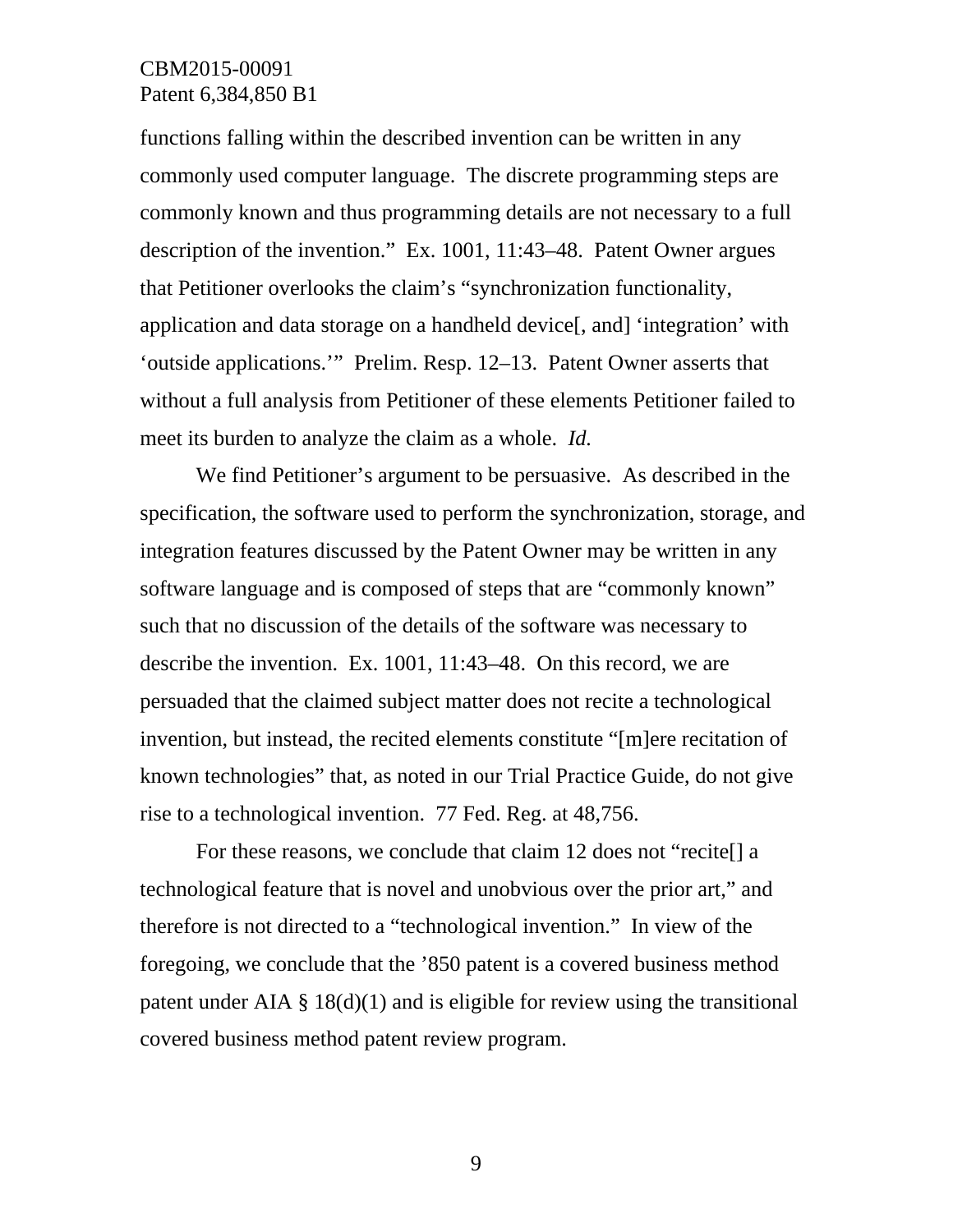### *B. Claim Construction*

As a step in our analysis for determining whether to institute a trial, we construe the claims. Consistent with the statute and the legislative history of the AIA, we analyze patentability using the broadest reasonable construction of the claims in light of the specification. 37 C.F.R. § 42.300(b); *In re Cuozzo Speed Techs., LLC*, 793 F.3d 1268, 1278, 1279 (Fed. Cir. 2015) (In considering the broadest reasonable interpretation standard for post-grant review proceedings, the Federal Circuit determined that "Congress implicitly approved the broadest reasonable interpretation standard in enacting the AIA" and "the standard was properly adopted by PTO regulation.").

Petitioner proposes no specific constructions and only states that the terms "communications control module" and "hospitality applications" should be given their ordinary meaning—without stating explicitly what that meaning should be. Pet. 24. Patent Owner discusses twelve terms in its Preliminary Response. Prelim. Resp. 28–36. For purposes of this decision, we determine that only the claim terms discussed below require express construction. *See Vivid Techs., Inc. v. Am. Sci. & Eng'g, Inc*., 200 F.3d 795, 803 (Fed. Cir. 1999) ("[O]nly those terms need be construed that are in controversy, and only to the extent necessary to resolve the controversy.").

### *1. Web Page*

Patent Owner notes that in a previous case involving the same patent we determined the broadest reasonable construction of this term to be "a document, with associated files for graphics, scripts, and other resources, accessible over the internet and viewable in a web browser." Prelim. Resp. 29–30 (quoting *Agilysys, Inc. v. Ameranth, Inc.,* Case CBM2014-00015, slip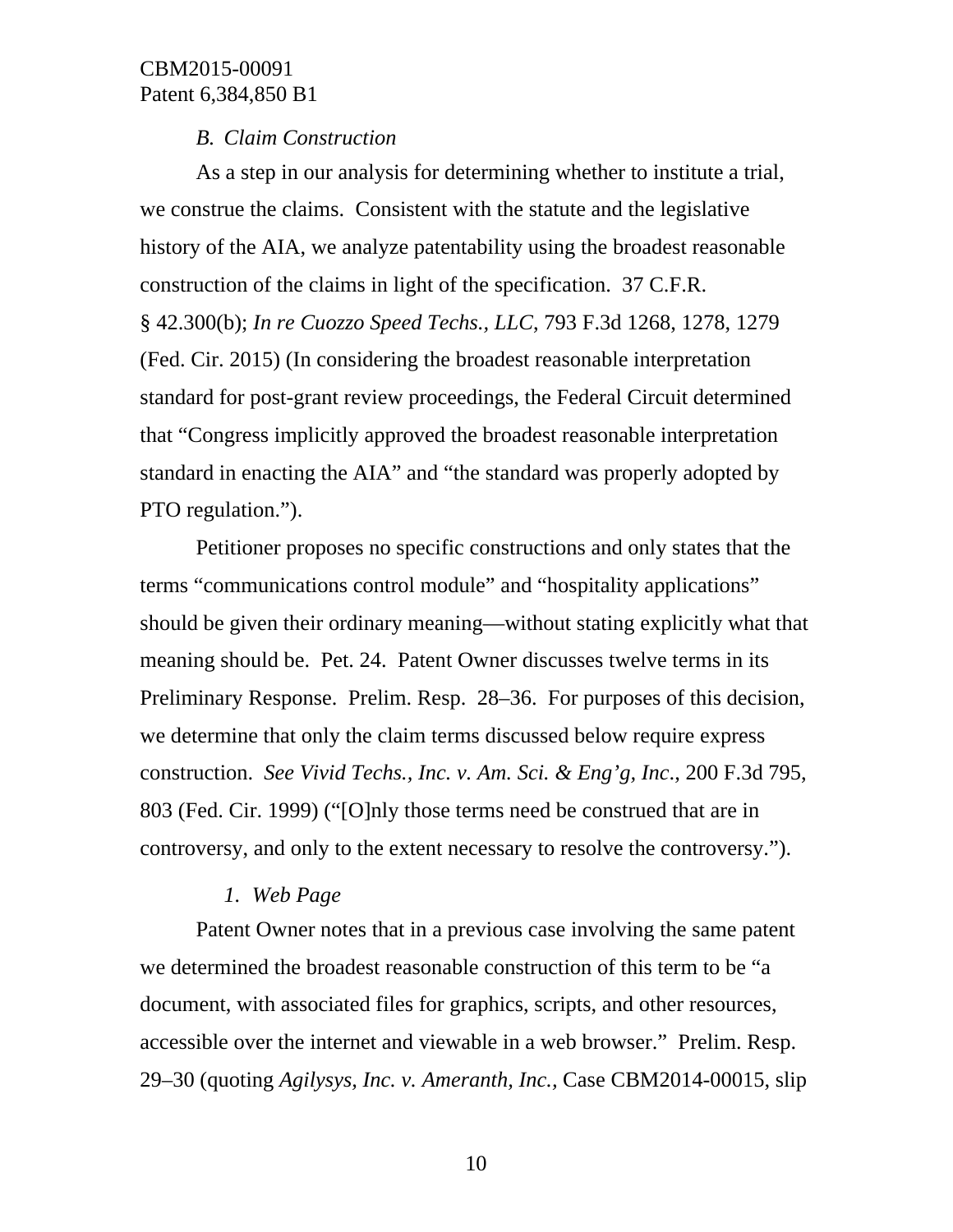op. at 8 (PTAB Mar. 26, 2014) (Paper 20)). Patent Owner proposes that that construction should be adopted in this case. *Id.* As in the cited case, here we also are persuaded that the ordinary and customary meaning of "web page" is consistent with Patent Owner's proposed construction. Accordingly, on this record, we construe "web page" as "a document, with associated files for graphics, scripts, and other resources, accessible over the internet and viewable in a web browser."

### *2. Hospitality Applications*

Patent Owner argues that a previous Board decision, regarding a related patent, implicitly construed this term to mean "applications used to perform services or tasks in the hospitality industry." Prelim. Resp. 32–33 (citing *Agilysys, Inc. v. Ameranth, Inc.*, Case CBM2014-00014, slip op. at 16–17 (PTAB Mar. 26, 2014) (Paper 19)). Patent Owner argues that one of ordinary skill in the art would have understood "hospitality" to exclude travel and transportation activities and in particular a car rental application would not be within the scope of the claimed "hospitality applications." Prelim. Resp. 33.

Petitioner implicitly deals with this issue as part of its discussion of Brandt. Pet. 48–49. Petitioner asserts that "[t]he car rental applications described in Brandt are hospitality applications." *Id.* at 49. In support of its position it cites a hospitality textbook. Paul R. Dittmer, *Dimensions of the Hospitality Industry*, Ex. 1035. This 1997 textbook includes a section titled "A Definition of Hospitality." *Id.* at 5–6. Here, the authors of the text discuss a "traditional view" of hospitality that "refers to the act of providing food, beverages, or lodging to travelers." *Id*. The authors then discuss a broader view of hospitality that includes "services primarily to travelers in a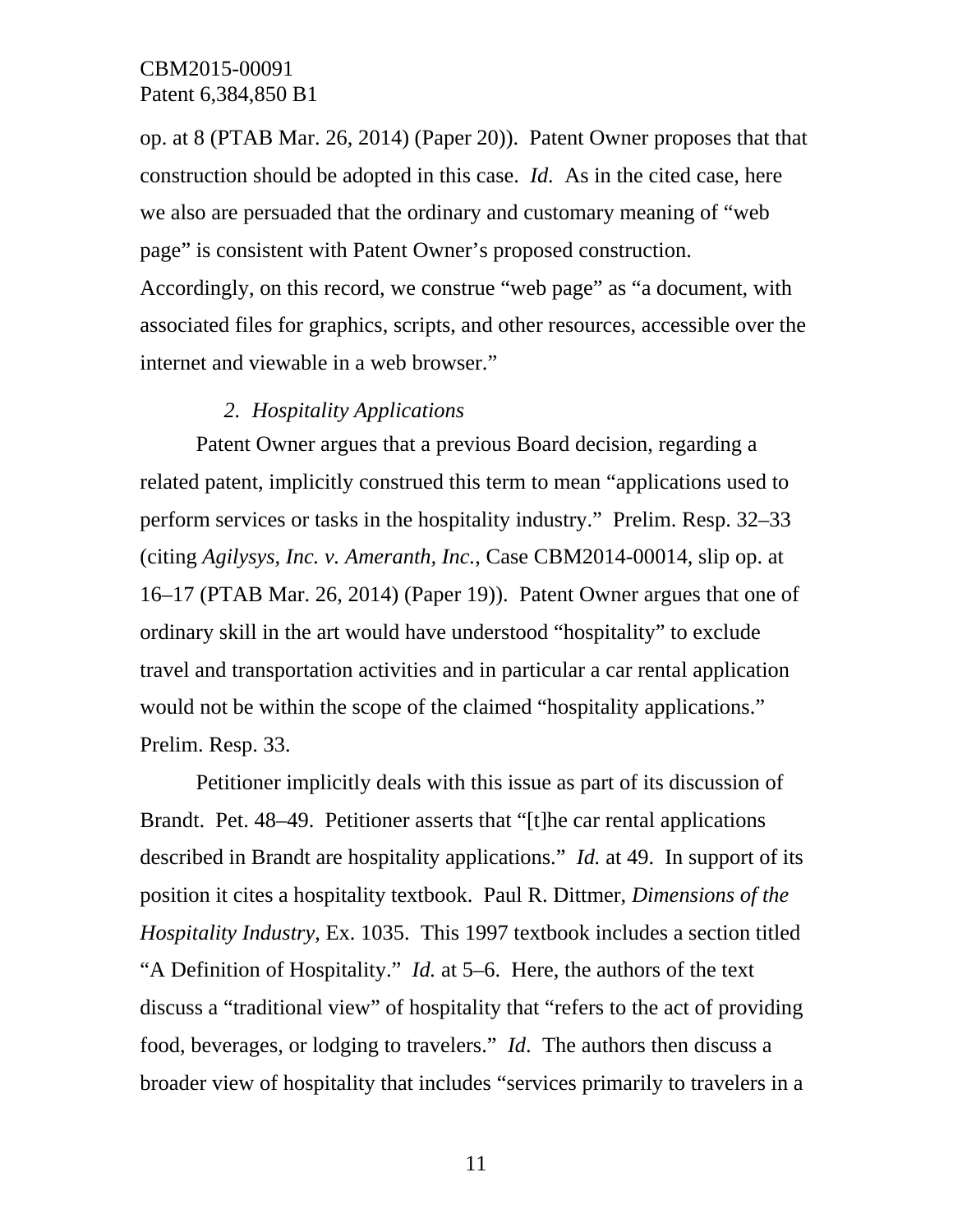broad sense of the term. By contrast, other service businesses ordinarily deal with customers who are local residents rather than travelers." *Id.* at 6. The textbook notes that the definition of hospitality "is really quite broad." *Id.* at 7; *see also id.* at 404 (listing car rental agencies as a business providing service to travelers). On this record, we are persuaded that the ordinary and customary meaning of hospitality is broad enough to encompass car rental activities.

Further, we are persuaded that the specification does not manifest a clear intention on behalf of the patentee to narrow the meaning of this term. The specification provides several generic examples of hospitality applications. Ex. 1001, 4:6–7 ("hospitality applications, e.g., reservations, frequent customer ticketing, wait lists, etc."). These generic applications could be of use in a wide variety of hospitality businesses, including travel and tourist related businesses. *See* Ex. 1003 ¶¶ 75–76 (discussing computing technology in the hospitality industry including reservation applications used by travel businesses). We are not persuaded that the specification limits the term in a manner that would exclude travel and tourism applications such as a car rental application. On this record, we are persuaded that the broadest reasonable construction of "hospitality applications" is "applications used to perform services or tasks in the hospitality industry." Our construction of hospitality includes businesses, such as car rental agencies, that provide services to travelers.

### *C. Asserted Ground Based on 35 U.S.C. § 101*

Petitioner argues that claims 12–16 are unpatentable under 35 U.S.C. § 101, because "(1) they are directed to abstract hospitality activities such as ordering food and making reservations, and (2) they merely require generic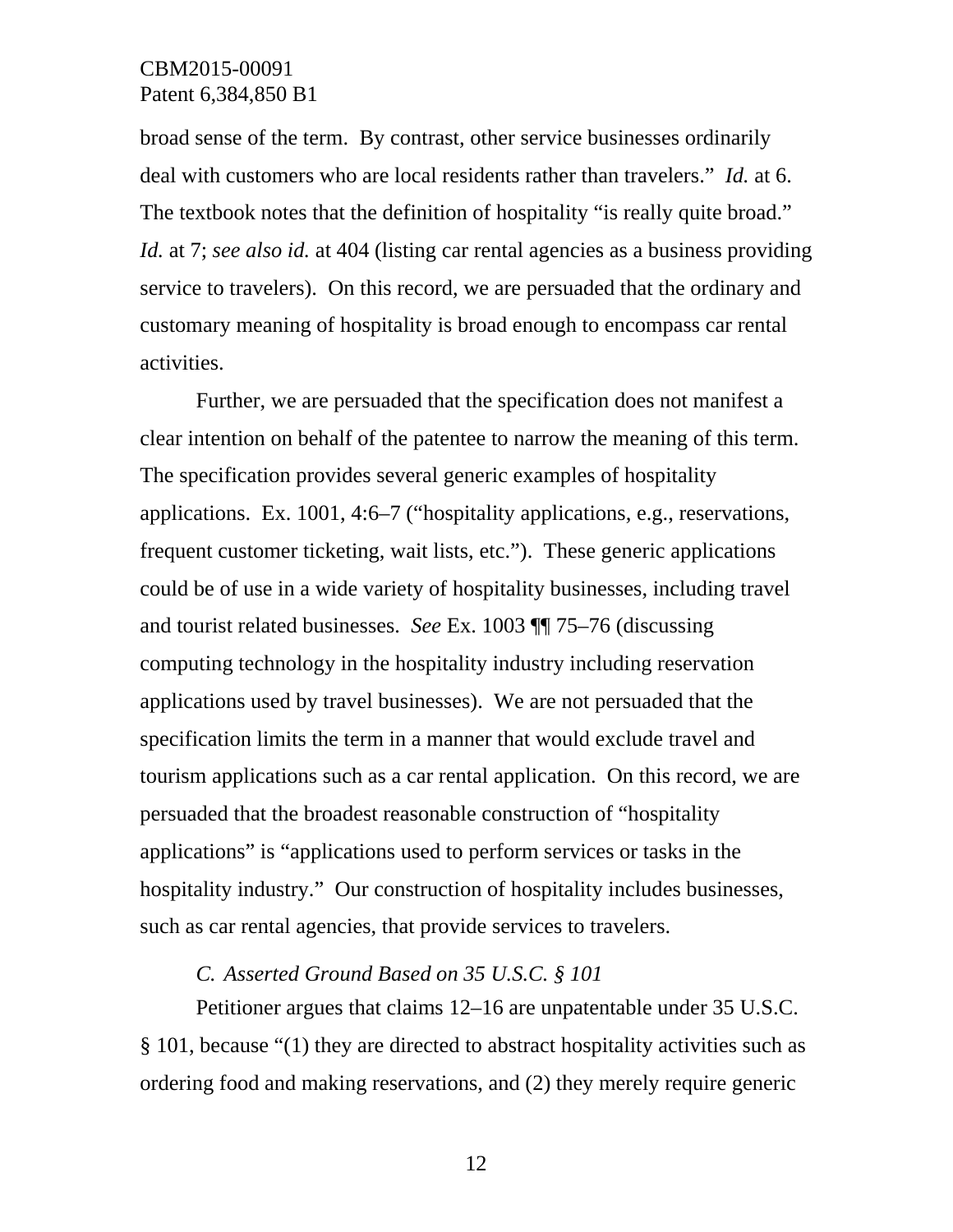computer implementation." Pet. 69. Patent Owner contends that this argument has already been presented and rejected in *Agilysys, Inc. v. Ameranth, Inc.,* Case CBM2014-00015 (PTAB Mar. 26, 2014) (Paper 20) and should be rejected here for the same reasons. Prelim. Resp. 76. Upon review of Petitioner's analysis and supporting evidence, we have determined that on this record Petitioner has not demonstrated that it is more likely than not that claims 12–16 are directed to patent-ineligible subject matter.

Patent eligible subject matter is defined in § 101 of the Patent Act, which recites:

Whoever invents or discovers any new and useful process, machine, manufacture, or composition of matter, or any new and useful improvement thereof, may obtain a patent therefor, subject to the conditions and requirements of this title.

There are, however, three limited, judicially created exceptions to the broad categories of patent-eligible subject matter in § 101: laws of nature; natural phenomena; and abstract ideas. *Mayo Collaborative Servs. v. Prometheus Labs., Inc.*, 132 S. Ct. 1289, 1293 (2012).

While an abstract idea by itself is not patentable, a practical application of an abstract idea may be deserving of patent protection. *Id*. at 1293–94; *Bilski v. Kappos*, 130 S. Ct. 3218, 3230 (2010); *Diamond v. Diehr*, 450 U.S. 175, 187 (1981). To be patent-eligible, a claim cannot state simply the abstract idea and add the words "apply it." *Mayo*, 132 S. Ct. at 1294. The claim must incorporate enough meaningful limitations to ensure that it claims more than just an abstract idea and is not merely a "drafting effort designed to monopolize the [abstract idea] itself." *See id*. at 1297.

In *Alice Corp. v. CLS Bank International*, 134 S. Ct. 2347, 2355 (2014), the Supreme Court referred to the *Mayo* framework, "for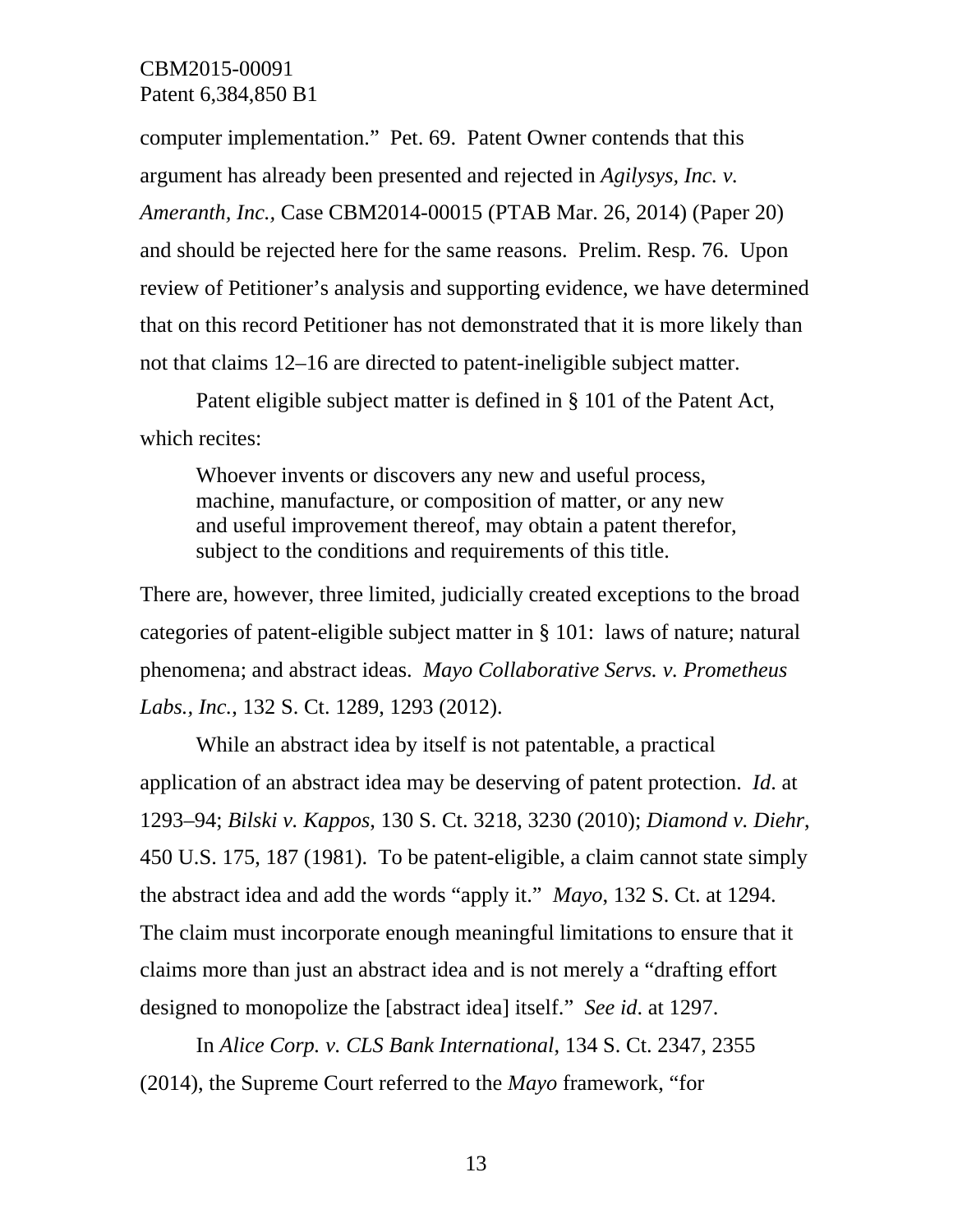distinguishing patents that claim laws of nature, natural phenomena, and abstract ideas from those that claim patent-eligible applications of those concepts." First, "we determine whether the claims at issue are directed to one of those patent-ineligible concepts." *Id*. "If so, we then ask, '[w]hat else is there in the claims before us?'" *Id*. (quoting *Mayo*, 132 S. Ct. at 1297). Second, we consider the elements of each claim both individually and as an ordered combination to determine whether the additional elements transform the nature of the claim into a patent-eligible application. *Id*. Step two of the analysis may be described as a search for an "inventive concept"—i.e., an element or combination of elements that is sufficient to ensure that the patent in practice amounts to significantly more than a patent upon the ineligible concept itself. *Id*. (citing *Mayo*, 132 S. Ct. at 1294).

Petitioner contends that the claims "are directed to fundamental and abstract activities in the hospitality industry such as ordering food and making reservations." Pet. 69. The challenged claims are system claims, however, that in itself is not determinative of whether a claim is directed to patentable subject matter. The Federal Circuit has indicated that "a machine, system, medium, or the like may in some cases be equivalent to an abstract mental process for [the] purposes of patent ineligibility." *Bancorp Servs. L.L.C. v. Sun Life Assur. Co. of Canada (U.S.),* 687 F.3d 1266, 1277 (Fed. Cir. 2012).

Independent claim 12 recites, in relevant part, a system comprising a central database, at least one wireless handheld computing device, at least one web server, at least one web page, an API, and a communications control module. Ex. 1001, 16:1–15. The claim also includes limitations regarding the interaction between these elements. *Id.* at 16:1–23. For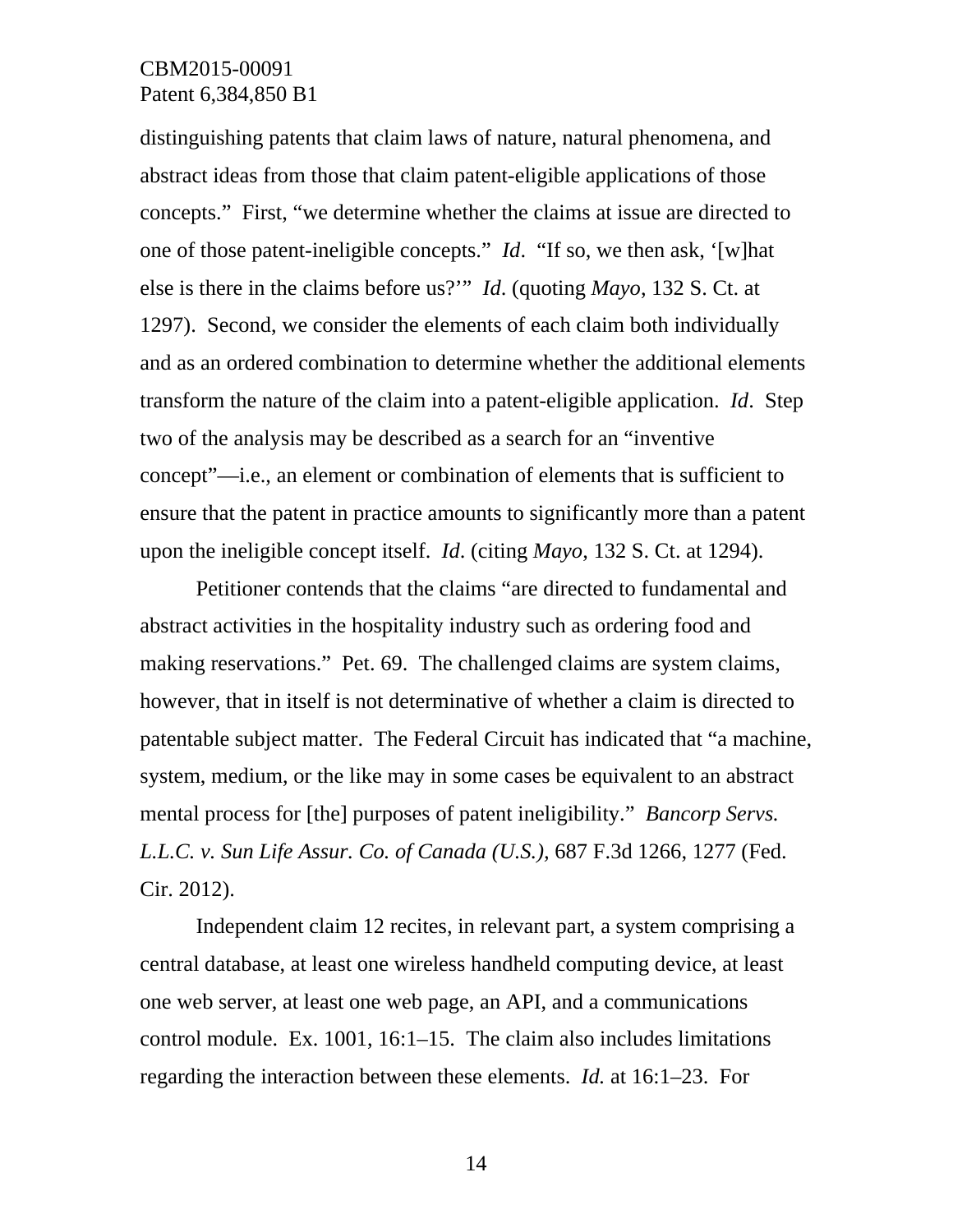example, hospitality applications and data are synchronized between the above recited claim elements and in addition, the claimed API enables integration of outside applications with hospitality applications. *Id.* Claims 13–16 depend from claim 12 and add further limitations to the system of claim 12. For example, claim 13, in relevant part, further recites that the communications control module provides a single point of entry for all hospitality applications.

We are not persuaded by Petitioner's argument. The claims include a hospitality application, but the claims as a whole are directed to an information management and synchronous computing system which is composed of concrete, tangible elements arranged to achieve data synchronization in line with the stated objects of the claimed invention. We do not view these claims as reciting merely the abstract ideas of ordering food and making reservations, but rather as a particular practical application of the idea of application and data synchronization. Thus, we conclude that Petitioner has not demonstrated that it is more likely than not that claims 12–16 are unpatentable under 35 U.S.C. § 101 as directed to non-statutory subject matter.

*D. Asserted Grounds Based on "hospitality applications and data."* 

Petitioner argues that claims 12–16 are unpatentable under 35 U.S.C. § 112 due to lack of enablement, indefiniteness, and lack of written description support for "hospitality applications and data." Pet. 29–36.

### *1. Asserted Lack of Enablement*

In order for a claim to be enabled, the specification must disclose adequately to one of ordinary skill in the art how to make the claimed invention without undue experimentation. *Genentech, Inc. v. Novo Nordisk,*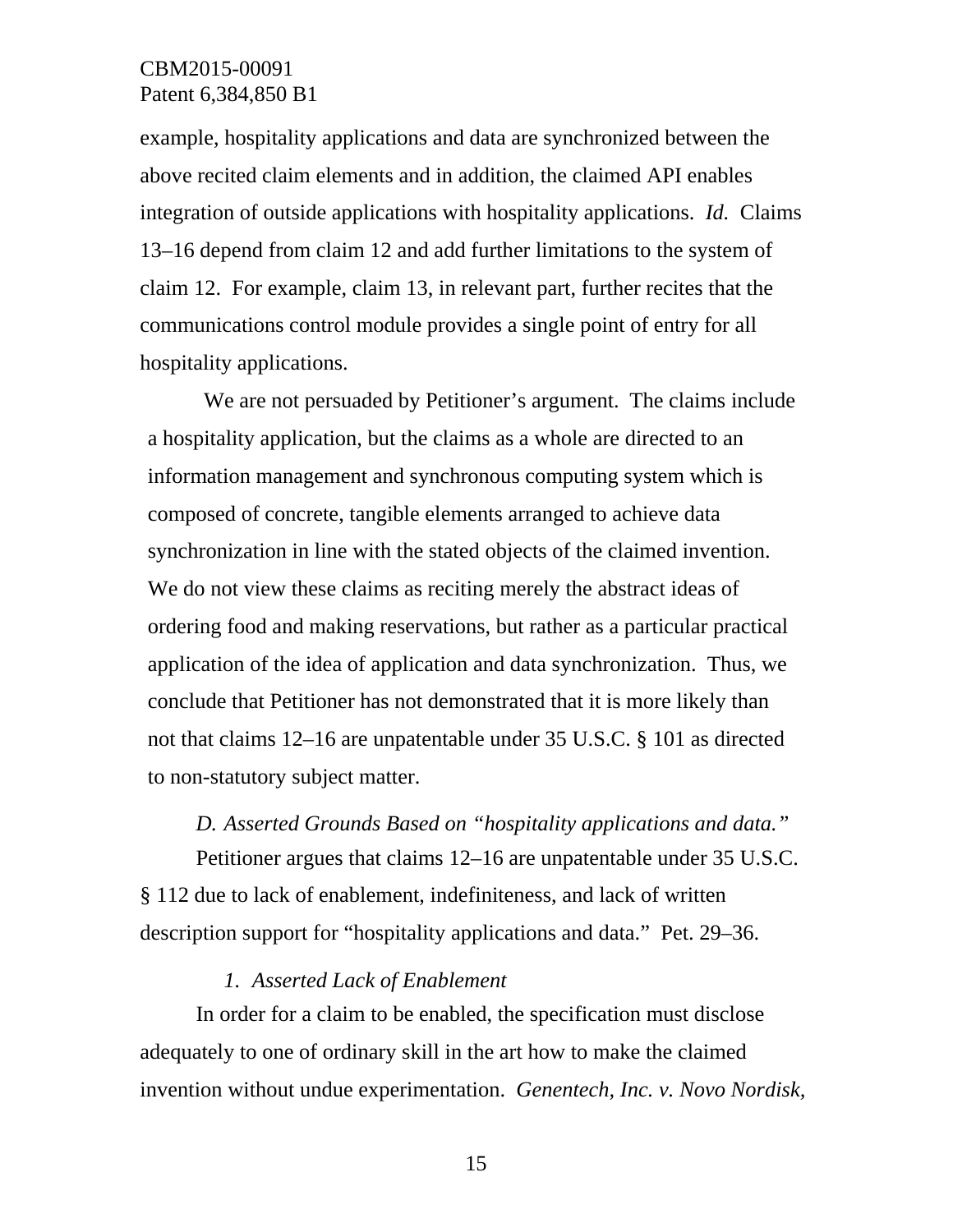*A/S*, 108 F.3d 1361, 1365 (Fed. Cir. 1997). Petitioner argues that the challenged claims are not enabled because no system is described in which hospitality applications and data are stored in the four recited locations, (1) a central database, (2) at least one wireless handheld computing device, (3) at least one web server, and (4) at least one web page. Pet. 29. Petitioner also asserts that the specification is vague and abstract as to what it means for applications and data to be synchronized between these locations. *Id.* at 30.

We are not persuaded by that the specification fails to enable the disputed limitation. For example, the specification provides an example of synchronization and storage between these locations.

The single point of entry works to keep all wireless handheld devices and linked Web sites in synch with the backoffice server (central database) so that different components are in equilibrium at any given time and an overall consistency is achieved. For example, a reservation made online is automatically communicated to the backoffice server which then synchronizes with all the wireless handheld devices wirelessly. Similarly, changes made on any of the wireless handheld devices will be reflected instantaneously on the backoffice server and the other handheld devices.

Ex. 1001, 11:32–42; *see also id.* at 2:28–32 ("Similarly, changes made on any of the wireless handheld devices would be reflected instantaneously on the backoffice server, Web pages and the other handheld devices.").

Petitioner also argues that the claims are not enabled because the "specification fails to teach how hospitality applications can be stored *in a database.*" Pet. 30. Patent Owner responds by stating that it is well-known in the art to be able to store software code and not just raw data in a database. Prelim. Resp. 40. We are not persuaded that one of skill in the art would have to undergo undue experimentation in order to save an executable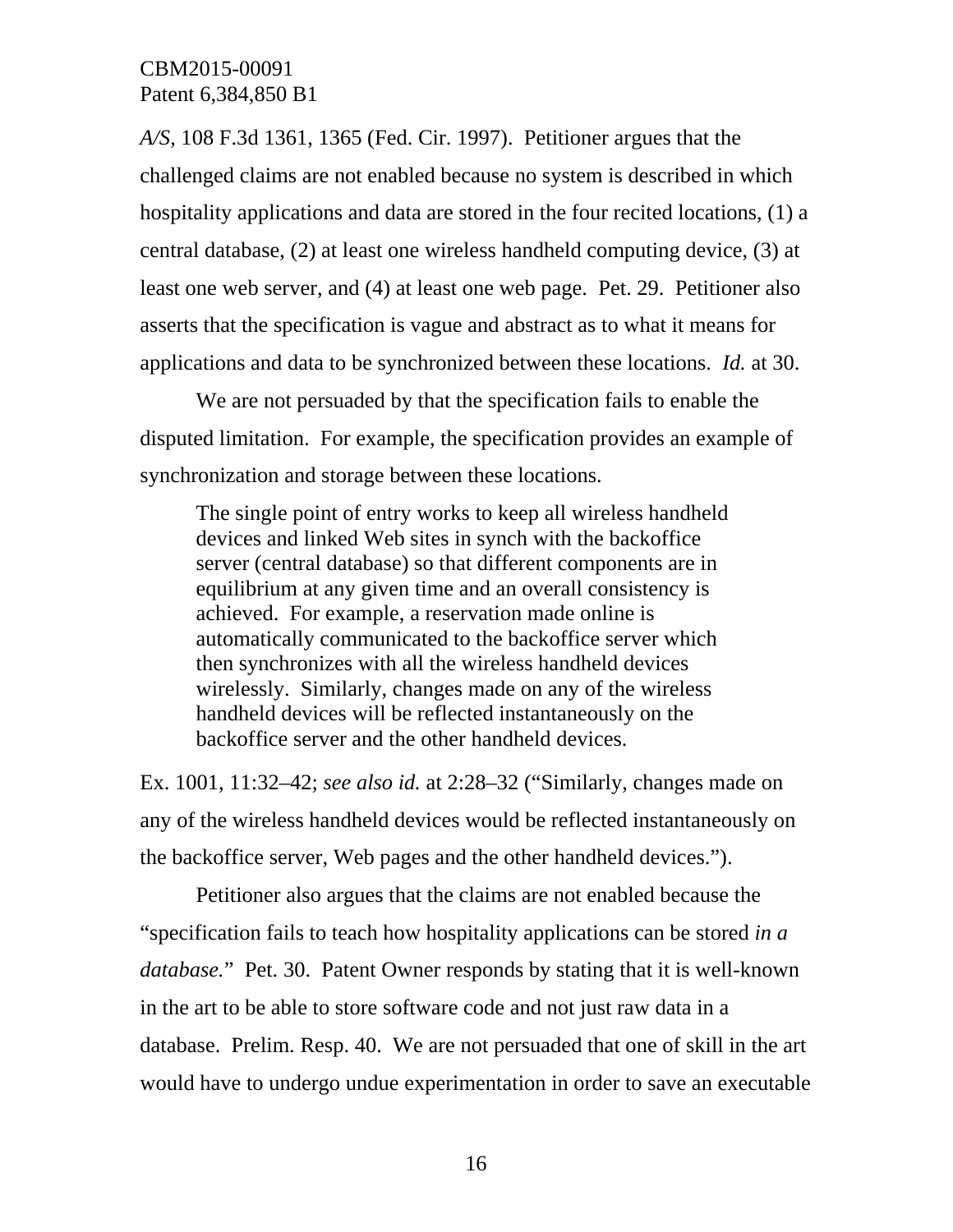file in a database. Petitioner has not explained sufficiently why it would be beyond the knowledge of one of ordinary skill in the art at the relevant time to store an application file in a database as opposed to storing raw data. Petitioner's Declarant testified that "it is not typical to store *applications themselves* in a database." Ex. 1003 ¶ 94. Describing an activity as atypical is not evidence that an activity is something that one of skill in the art would not have understood how to do. Thus, we are not persuaded by Petitioner's arguments on this point.

Finally, Petitioner asserts that "[t]he notion of storing applications on a web page is also ambiguous. Web pages can be part of an application but web pages do not *typically* store applications on them." Pet. 30 (emphasis added). Here again, arguing that something is atypical is not evidence that the activity would require undue experimentation. Patent Owner argues that storing an application on a web page was well-known by one of ordinary skill in the art. "Similarly, it is well-known that software code (again, applications) and data are temporarily stored in dynamic web pages when the page is generated; there is no requirement in the art (or in the patent specification) that a web page continue to exist permanently after it is generated." Prelim. Resp. 40. We find Patent Owner's argument to be persuasive. Petitioner has not shown sufficiently that one of ordinary skill in the art would have to undergo undue experimentation in order to store an application on a web page. Thus, we are not persuaded that the challenged claims should be held unpatentable due to lack of enablement of the term "hospitality applications and data."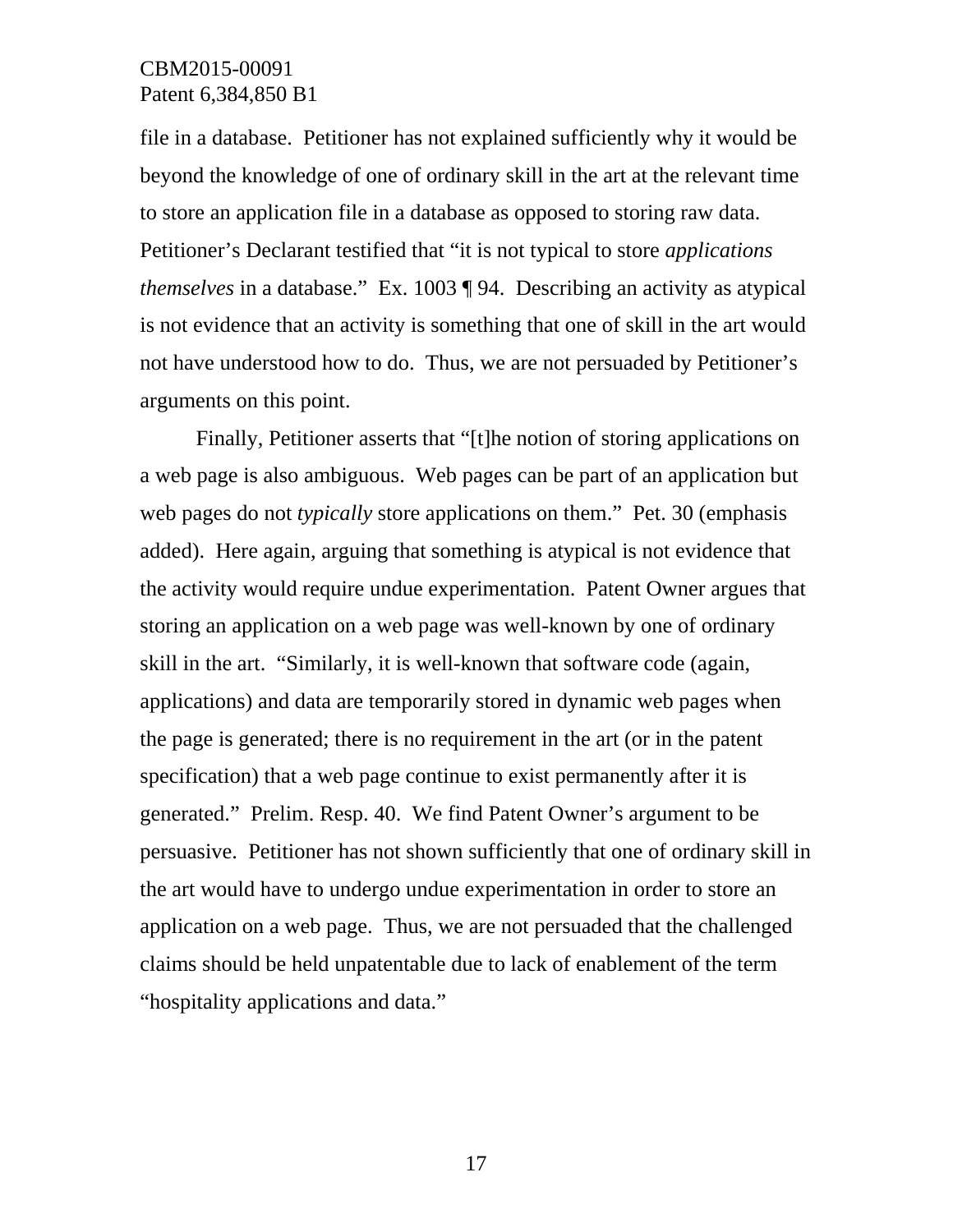### *2. Asserted Indefiniteness*

Petitioner asserts that the term "hospitality applications and data" renders the challenged claims indefinite because the term, as used in the claims, does not specify the relationship between the hospitality applications and data in the four locations recited in the claim and the term also lacks sufficient antecedent basis. Pet. 30–31. The Federal Circuit stated "that a claim could be indefinite if a term does not have proper antecedent basis where such basis is not otherwise present by implication or the meaning is not reasonably ascertainable." *Halliburton Energy Servs., Inc. v. M-I LLC*, 514 F.3d 1244, 1249 (Fed. Cir. 2008) (citing *Energizer Holdings, Inc. v. Int'l Trade Comm'n*, 435 F.3d 1366, 1370–71 (Fed. Cir. 2006)). Petitioner, however, has not shown sufficiently that one of ordinary skill in the art would not have been able to ascertain the meaning of this term.

Claim 12 recites "a central database containing hospitality applications and data." Ex. 1001, 16:4–5. The claim includes a wireless handheld computing device, web server, and web page and for each of these elements the claim recites "on which hospitality applications and data are stored." *Id.* at 16:6–12. Finally, claim 12 recites that the "applications and data are synchronized" between the above listed elements; the API "enables integration of outside applications with the hospitality applications;" and that "the communications control module is an interface between the hospitality applications and any other communications protocol." *Id.* at 16:15–22.

Patent Owner asserts that "[a] central purpose of the claimed invention, as any POSA would understand, is to 'synchronize' said applications and data so that they thus are the same." Prelim. Resp. 41 (citing Ex. 1001, 3:59–63). In light of the requirement that the recited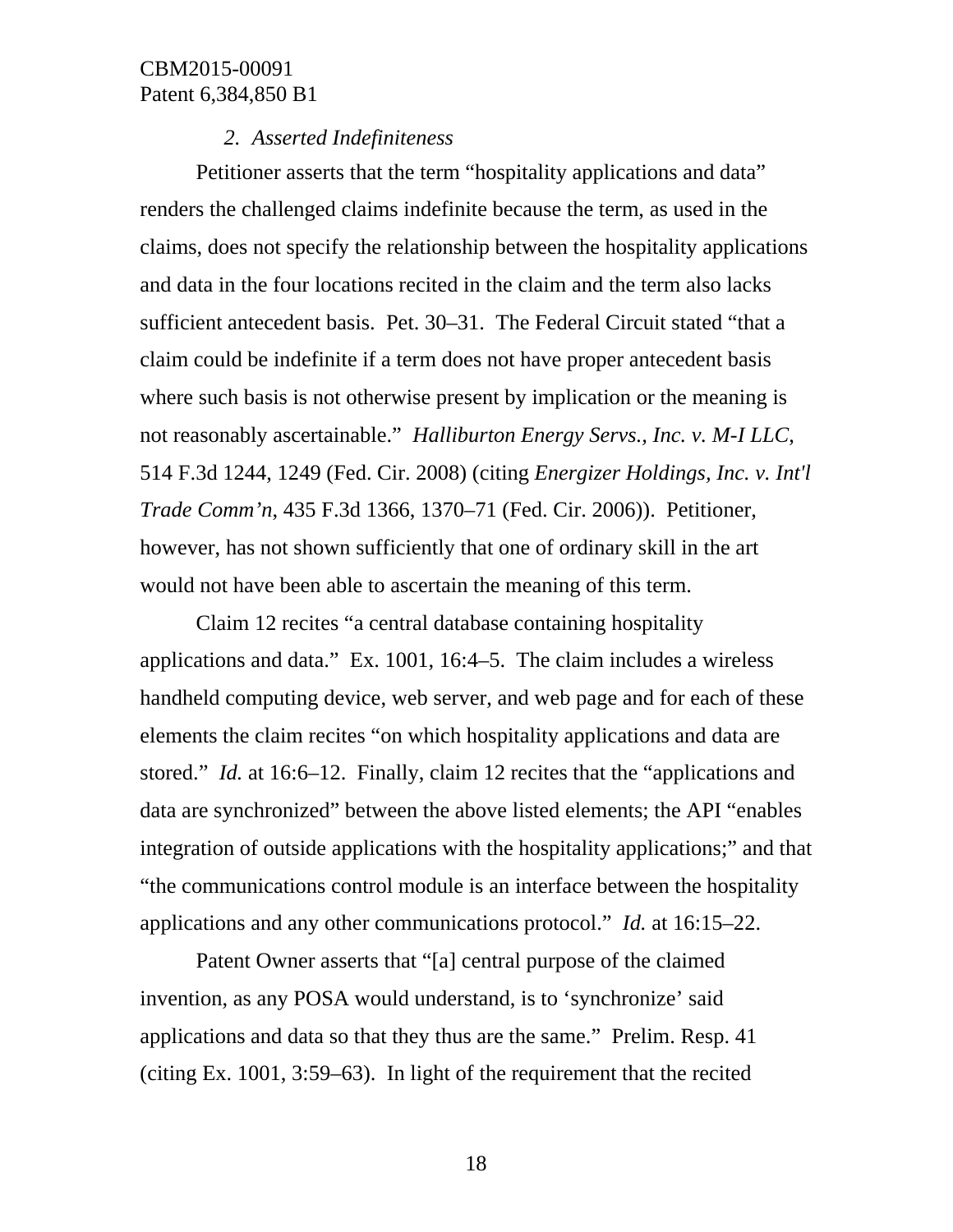applications and data be synchronized we are persuaded that one of ordinary skill in the art would have understood that the recited applications and data are the same in each location. Petitioner contends that

[u]nder this interpretation, Claims 12[–]16 fail to particularly point out and distinctly claim the subject matter related to the four separately recited 'hospitality applications and data' at the four locations, *e.g.*, whether the four separately recited 'hospitality applications and data' at the four locations are different components of some larger scale hospitality applications or whether they are replicas of the same hospitality applications.

Pet. 32. Here again, we are persuaded that the synchronization aspect of the claim is instructive. If the applications and data are to be synchronized then we are persuaded that one of ordinary skill in the art would have understood that the applications would be the same and not different components of a larger application. Thus, we are not persuaded that the challenged claims are unpatentable due to indefiniteness of the terms "hospitality applications and data."

### *3. Asserted Lack of Written Description*

Petitioner contends that the term "hospitality applications and data" lacks written description support. Specifically, Petitioner asserts that "there is no description of any system in which hospitality applications and data are stored in the four recited locations and synchronized between those locations" and that "the vague references to 'synchronization' in the specification do not describe synchronization of *both applications and data*." Pet. 34. As noted above, we are persuaded that the specification discusses this term. *See* Ex. 1001, 11:32–42; 2:28–32. Patent Owner also contends that the specification describes a preferred embodiment of this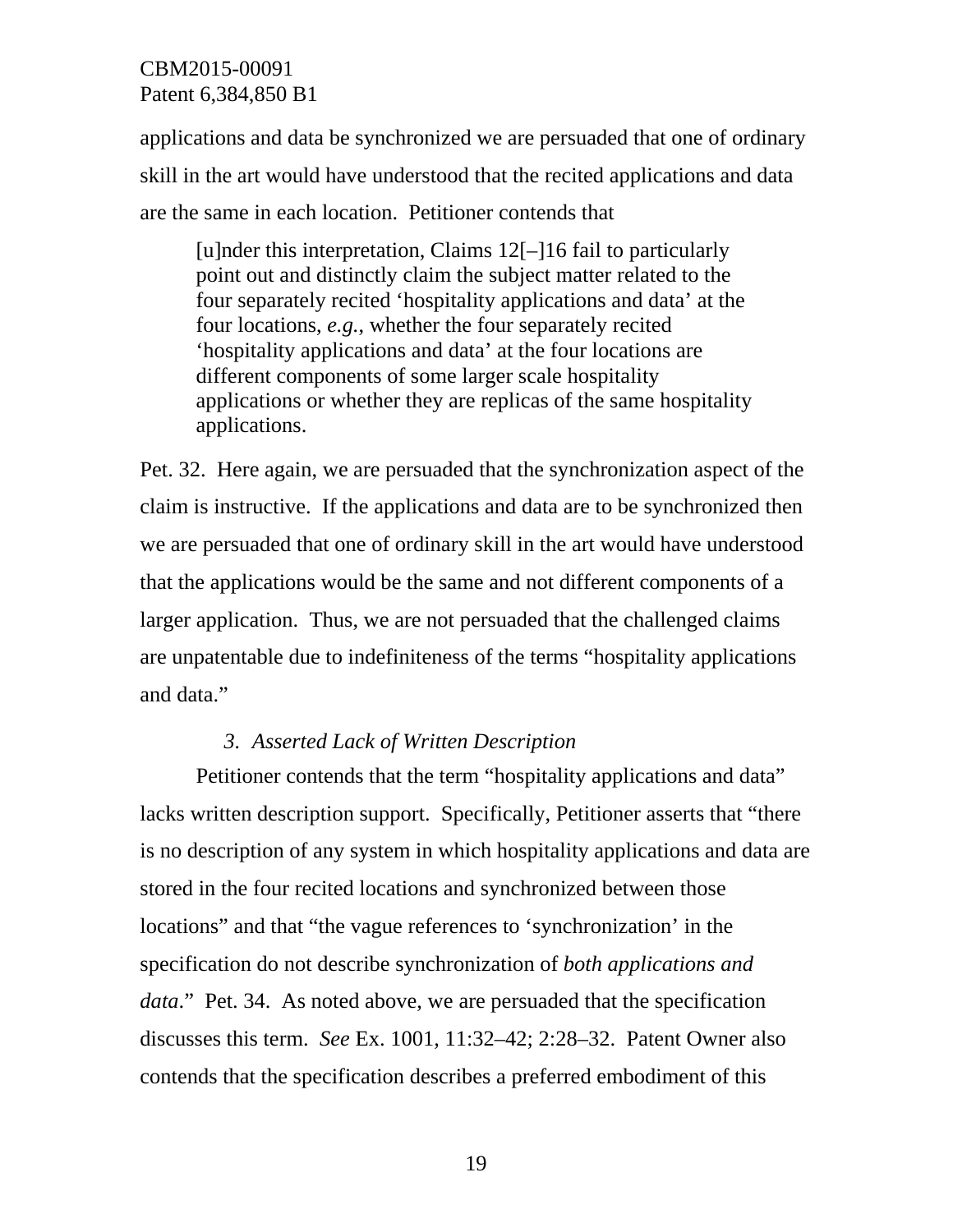invention with sufficient detail to allow a person of ordinary skill in the art to implement it. Prelim. Resp. 41 (citing Ex. 1001, 11:3–48). We are persuaded by Patent Owner's argument that one of ordinary skill in the art would have understood that the inventors possessed the claimed invention. Thus, we are not persuaded that the challenged claims should be held unpatentable due to lack of written description support for the terms "hospitality applications and data."

# *E. Asserted Grounds Based on "communications control module."*

Petitioner asserts that the challenged claims are unpatentable under 35 U.S.C. § 112 due to lack of enablement, indefiniteness, and lack of written description support for the term "communications control module." Pet. 36–41.

#### *1. Asserted Lack of Enablement*

Petitioner argues that the challenged claims are unpatentable because the specification does not enable the claimed communications control module. Pet. 36–40. Specifically, Petitioner argues that the specification does not teach one of ordinary skill in the art "(a) how the module knows which device(s) should receive any given message, and (b) how the module actually communicates with a database, a web server, a web page, or a handheld device." *Id.* at 36. Petitioner notes that the specification describes the communication control module as a "layer that sits on top of any  $\dots$ communication protocol and can be easily updated to work with a new communication protocol without modifying the core hospitality applications." *Id.* at 37 (citing Ex. 1001, 4:9–13; 11:27–32). Petitioner argues that the specification's description of the communications control module would lead one of ordinary skill in the art to understand the module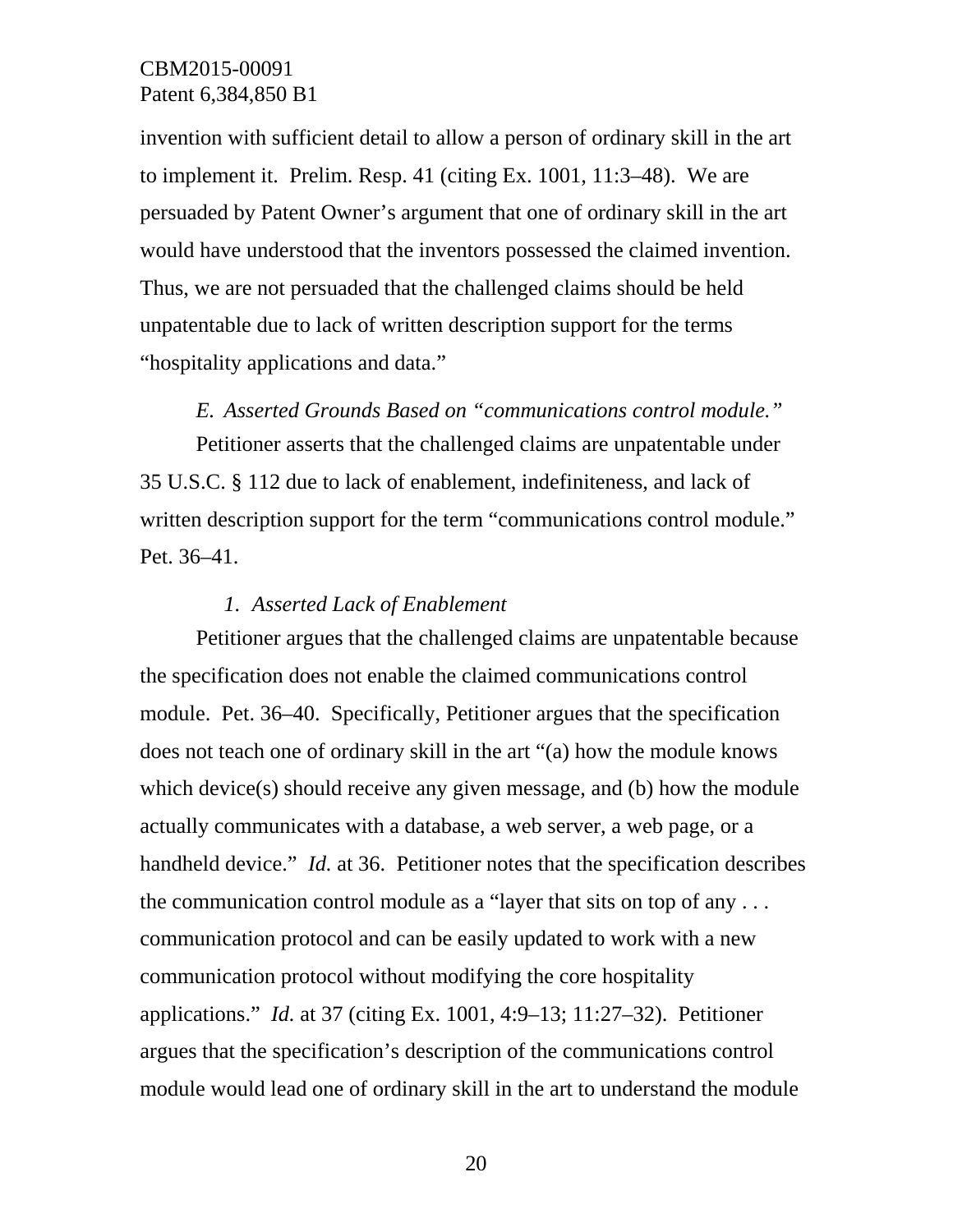to be an abstraction layer, which shields the applications from the details of the communications protocols. *Id.* Petitioner states that one of skill in the art would not understand this design because an abstraction layer must be resident on each device and this contradicts the specification's teaching that the communications control module is a centralized component of the claimed system. *Id.* at 38 (citing Ex. 1001, 9:21–40; 11:24–36, Fig. 6).

Under Federal Circuit precedent, a claim is not enabled if it would require undue experimentation to practice the claimed invention. *See In re Wands,* 858 F.2d 731, 735–36 (Fed. Cir. 1988). Our reviewing court has stated that "[e]nablement is not precluded by the necessity for some experimentation." *Id.* at 737. The key is not whether there is experimentation, but whether any such experimentation is undue. *Id.*

Here, Petitioner's Declarant testifies that a person of ordinary skill in the art "would have been familiar with the use of abstraction layers." Ex. 1003 ¶ 121 (citing Ex. 1036, 31–51 (a software engineering textbook's discussion of abstraction layers)). Petitioner argues that the specification becomes unclear and contradictory because the module as described must be resident on each device and this is in direct contradiction to the specification's recitation of the control module as a centralized access point. Pet. 38. Patent Owner responds that the system that Petitioner describes with a distributed abstraction layer is "hypothetical" and "completely different from what is in the specification." Prelim. Resp. 42. Patent Owner states that the communications control module is not a layer present on each device, but is a "'single point of entry' (*see* Exh. 1001 at 11:24[–]36) on the server side that 'works to keep all wireless handheld devices and linked Web sites in synch with the backoffice server (central database) so that the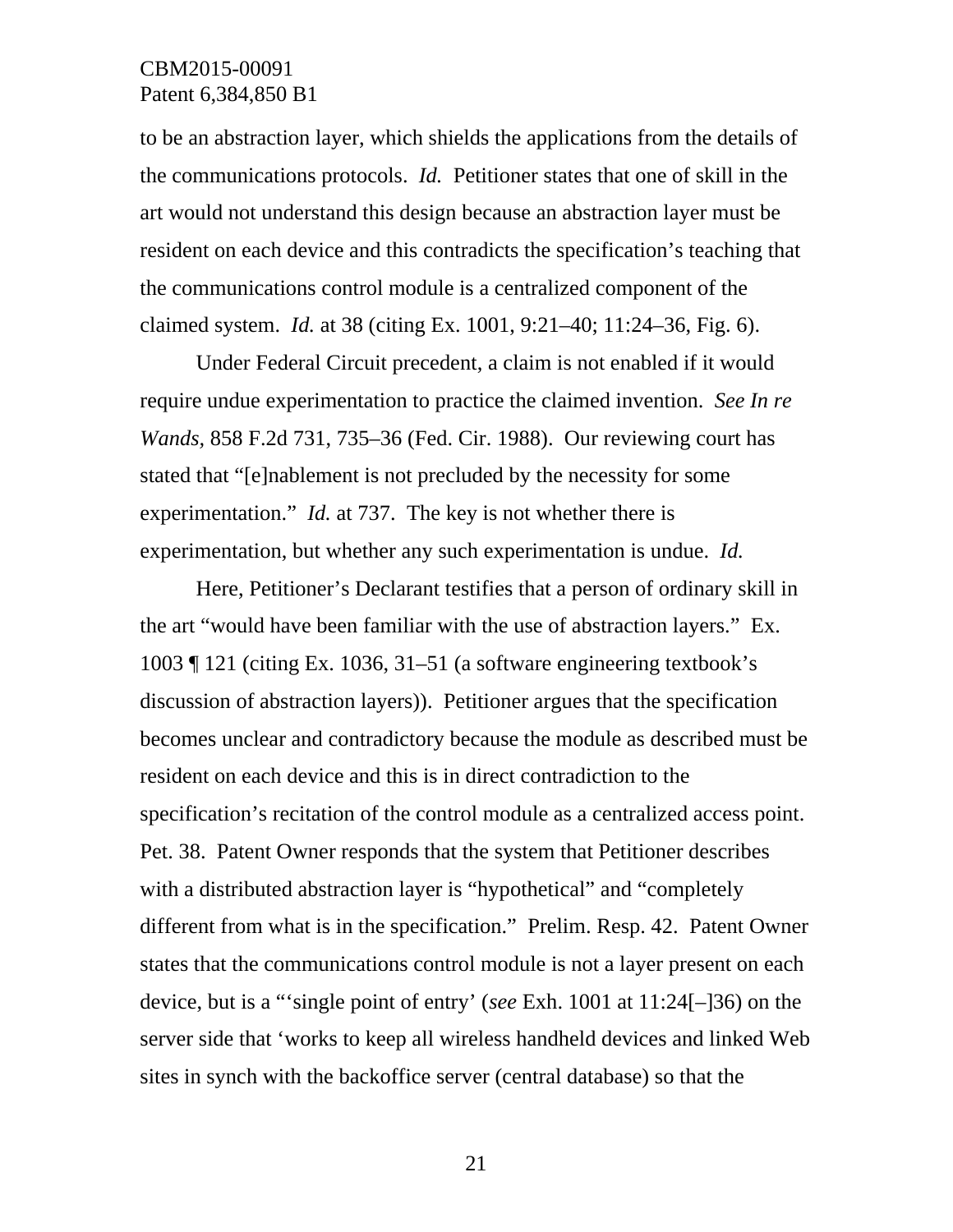different components are in equilibrium at any given time and an overall consistency is achieved.'" *Id.* at 42–43.

Petitioner has not provided evidence sufficient to persuade us that that the communications control module must be distributed to each device in the system. For example, the software engineering textbook cited by Petitioner describes several different software architecture models. Ex. 1036, 26–27. Petitioner does not explain sufficiently why a distributed model is the only architecture that would work with an abstraction layer. In addition, the textbook points out that there are a number of design choices that may be made when determining how the layers will interact. *Id.* at 38–41. Also, one of ordinary skill in the art would have been aware of methods for determining how to route messages to devices and methods for determining how a module could communicate with the various system components. *See e.g., id.,* at 44–45 (discussing message routing).

We note that the specification consistently refers to the communications control module as a single point of entry. *See* Ex. 1001, 4:5–8 ("The communication module also provides a single point of entry for all hospitality applications, e.g., reservations, frequent customer ticketing, wait lists, etc.[,] to communicate with one another wirelessly and over the Web."), 4:14–24, 11:24–42. The specification does refer to the communications control module as a layer, but we have not been directed to sufficient evidence to persuade us that this layer must be distributed. Thus, we are not persuaded that one of ordinary skill in the art would need to perform undue experimentation to determine how to design a communication control module.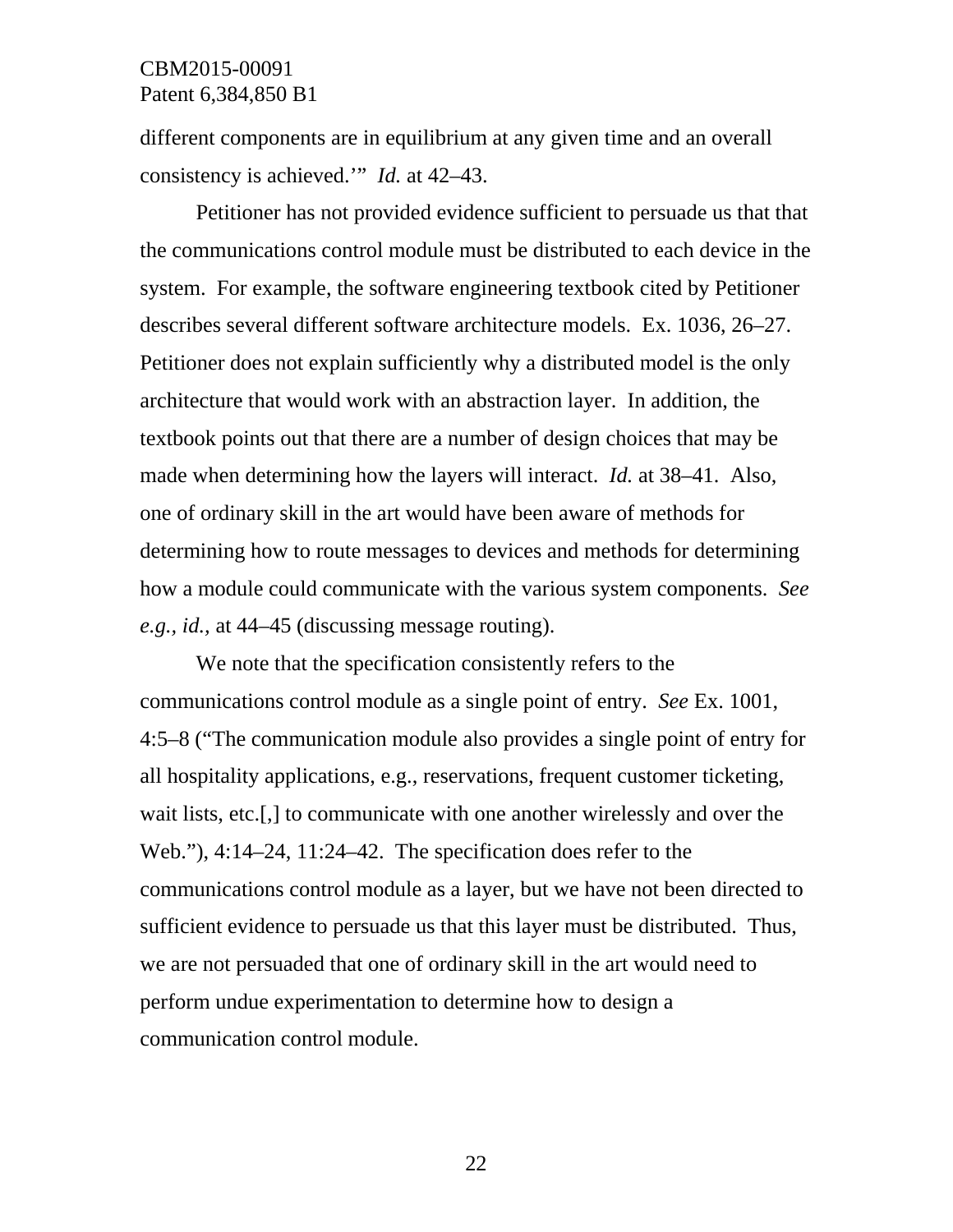### *2. Asserted Indefiniteness*

Petitioner argues that the challenged claims are unpatentable because a person of ordinary skill in the art "would not [have understood] from the specification and prosecution history whether the communications control module is a centralized module or an abstraction layer." Pet. 40–41. We are not persuaded that the communication control module is described in conflicting terms. As discussed above, we are persuaded that the specification describes the communications control module as a centralized module. Petitioner has not provided us with evidence sufficient to show that one of ordinary skill in the art would not have been able to ascertain the meaning of this term.

## *3. Asserted Lack of Written Description*

Petitioner contends that the challenged claims are unpatentable as lacking proper written description support because the specification fails to describe how the communications control module serves as an interface between the hospitality applications and communications protocols. Pet. 41. Petitioner asserts that "this limitation is at odds with the statements in the specification indicating that the communications control module is a centralized system component. *Id*. As discussed above, Petitioner has not provided sufficient evidence to persuade us that the specification provides conflicting guidance as to whether the communications control module is distributed or centralized. Based on the current record, we are persuaded that the communications control module is described in the specification as a centralized component. *See* Ex. 1001, 4:5–23, 9:21–29, 11:24–48. Thus, we are not persuaded that the challenged claims should be held unpatentable due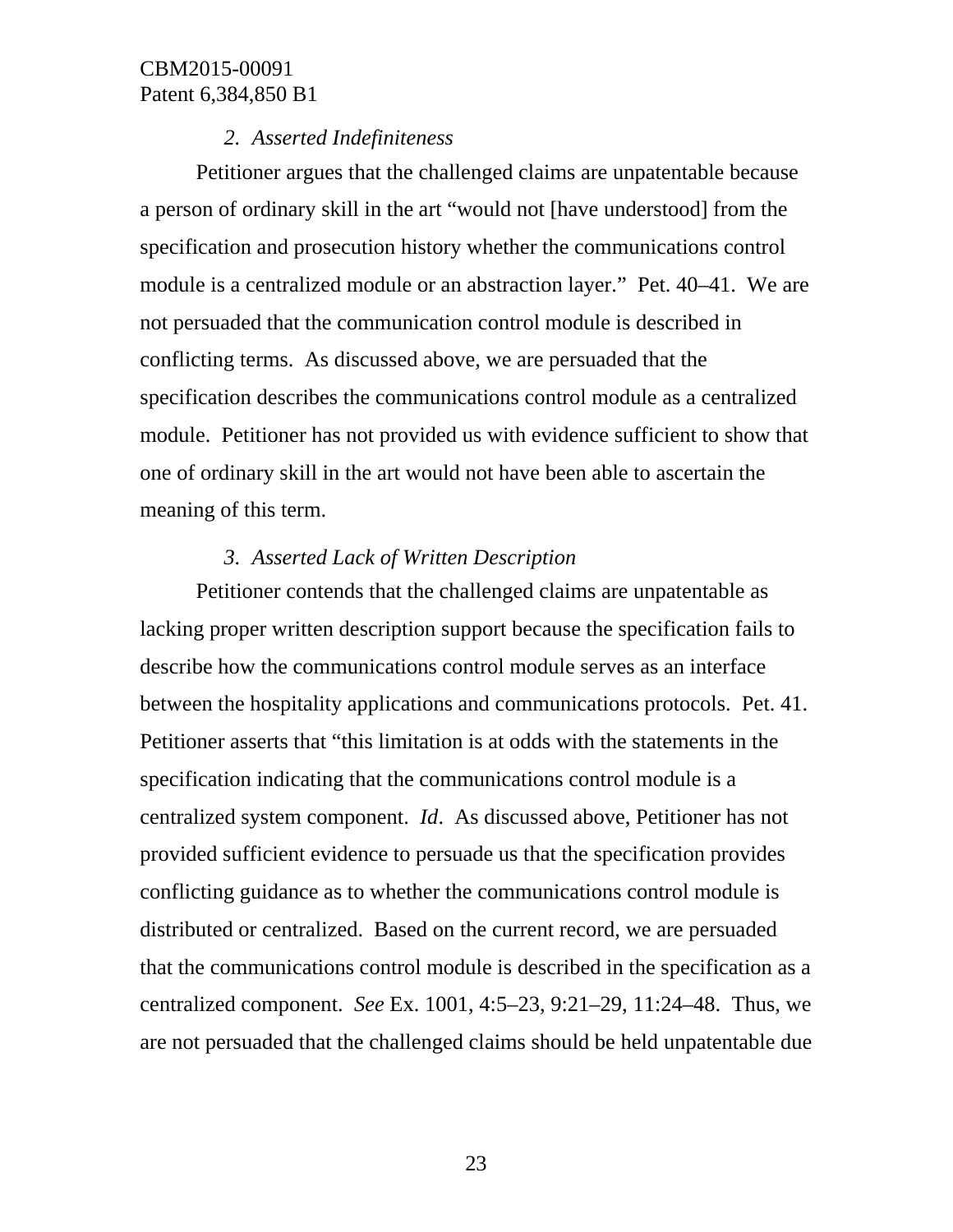to lack of written description support for the term "communications control module."

# *F. Asserted Ground Based on Lack of Enablement of "Software Libraries."*

Petitioner argues that the challenged claims are unpatentable because the specification did not enable the software libraries discussed in the specification. Pet. 42; Ex. 1003 ¶ 56. None of the '850 patent claims recites the term "software libraries." *See* Ex. 1001, 14:48–16:47. Software libraries are only mentioned once in the specification. *Id.* at 11:7–12 ("In addition to the menu generation described above, a set of software libraries described herein in conformance with the present invention not only enhances the basic Windows CE® functionality by adding new features but also maximizes the full potential of wireless handheld computing devices.").

In support of its argument, Petitioner cites *Union Pacific Resources Co. v. Chesapeake Energy Corp.,* 236 F. 3d 684 (Fed. Cir. 2001). Pet. 42– 43. In *Union Pacific*, the inventors "purposely excluded" programming details not recited explicitly in the claims, but necessary to perform the recited methods. *Id.* at 690. Those details were excluded and maintained as a trade secret. *Id.* The Federal Circuit upheld the lower court's finding of non-enablement based on a "record—including the patent itself, expert testimony and other trial evidence, and the prior art—show[ing] that one of skill in the art would not understand [how to perform the claimed method.]" *Id.* at 691.

In contrast, here we have a set of software libraries that conform with the invention and enhance existing Windows CE® functionality. Ex. 1001, 11:7–12. The steps are described as "commonly known" with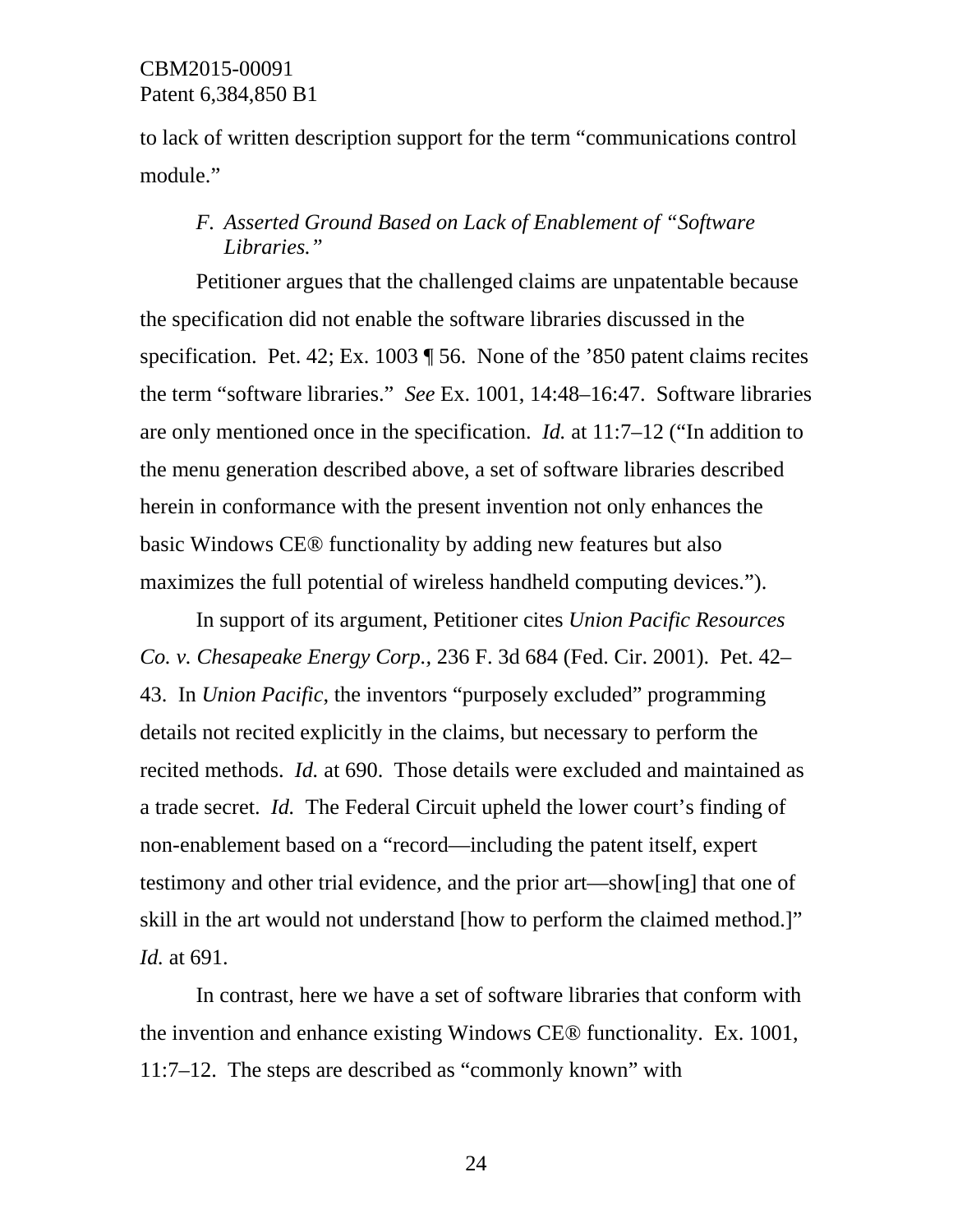"programming details [that] are not necessary to a full description of the invention." *Id.* at 11:45–48. Petitioner has not persuaded us that one of ordinary skill in the art would need to perform undue experimentation to determine how to design software libraries in accordance with this invention. Thus, we are not persuaded that the challenged claims are unpatentable due to a lack of enablement of software libraries.

# *G. Asserted Ground Based on Lack of Enablement of the Claims as a Whole*

Petitioner asserts that its arguments regarding the alleged lack of enablement of "hospitality applications and data," "communications control module," and "software libraries" should be considered together to show that the full scope of the claim as a whole is not enabled. Pet. 43–44. As discussed above, we are not persuaded by any of these arguments individually, and we do not find these arguments to be any more persuasive when considered together. Thus, we are not persuaded that the challenged claims are unpatentable for lack of enablement of the claims as whole.

## *H. Asserted Obviousness over Brandt and NetHopper*

Petitioner contends that claims 12–16 are unpatentable as obvious over Brandt and NetHopper. Pet. 45–64. In view of the arguments made in the Petition and Petitioner's supporting evidence, we determine Petitioner has demonstrated that it is more likely than not that claims 12–16 would have been obvious under 35 U.S.C. § 103 over the combined teachings of Brandt and NetHopper.

## *1. Overview of Brandt*

Brandt is a Japanese patent publication directed to "provid[ing] the capability to easily access many different application programs over the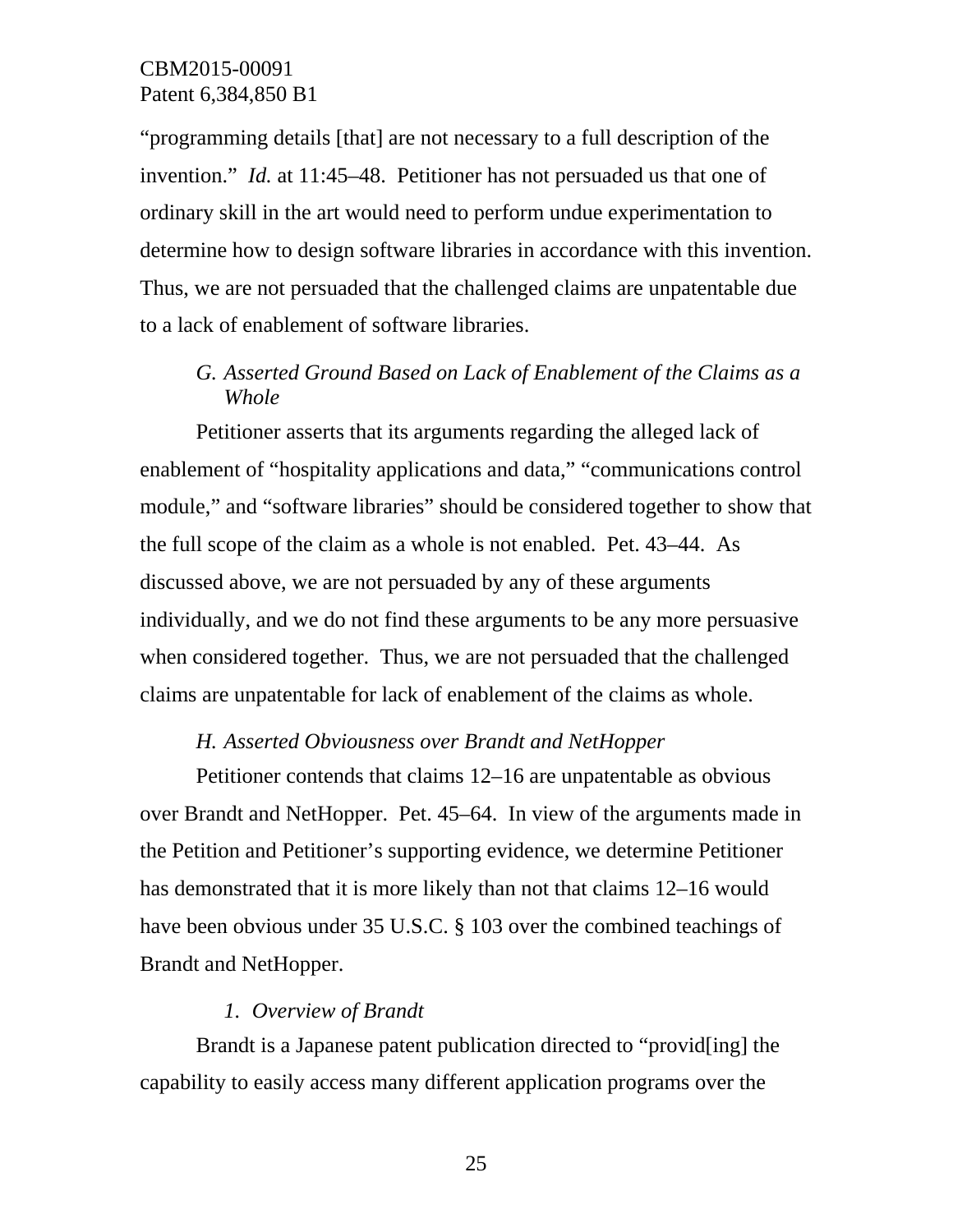[world wide web ("WWW")] via a common user interface." Ex. 1005, Abstract. Figure 3 of Brandt is reproduced below.



**FIG. 3** 

Figure 3, reproduced above, is a block diagram of Brandt's system that allows access to a software application over the WWW. *Id.* at Brief Description of Drawings. Client workstation 210 "may be any computer that is capable of providing access to the WWW by using web browser 212 [including] handheld, portable or laptop computers, standard desktop computer systems, [and] Personal Digital Assistants (PDAs)." *Id.* ¶ 14. Data such as HTML code, graphics, audio, and Java applets may be transmitted to and displayed on the client workstation 210. *Id.* ¶ 16.

Web server computer system 220 typically outputs pages of HTML data to web browser 212 in response to requests by web browser 212 that reflect action taken by the user at client workstation 210. In addition, as explained above, web server computer system 220 may output other types of data to web browser 212 as well.

*Id.* 17. This data output to the client workstations may include dynamic web pages. *Id.* When a user submits a request over the WWW, the web server application receives data from web browser 212. *Id*. ¶ 31, 79. If the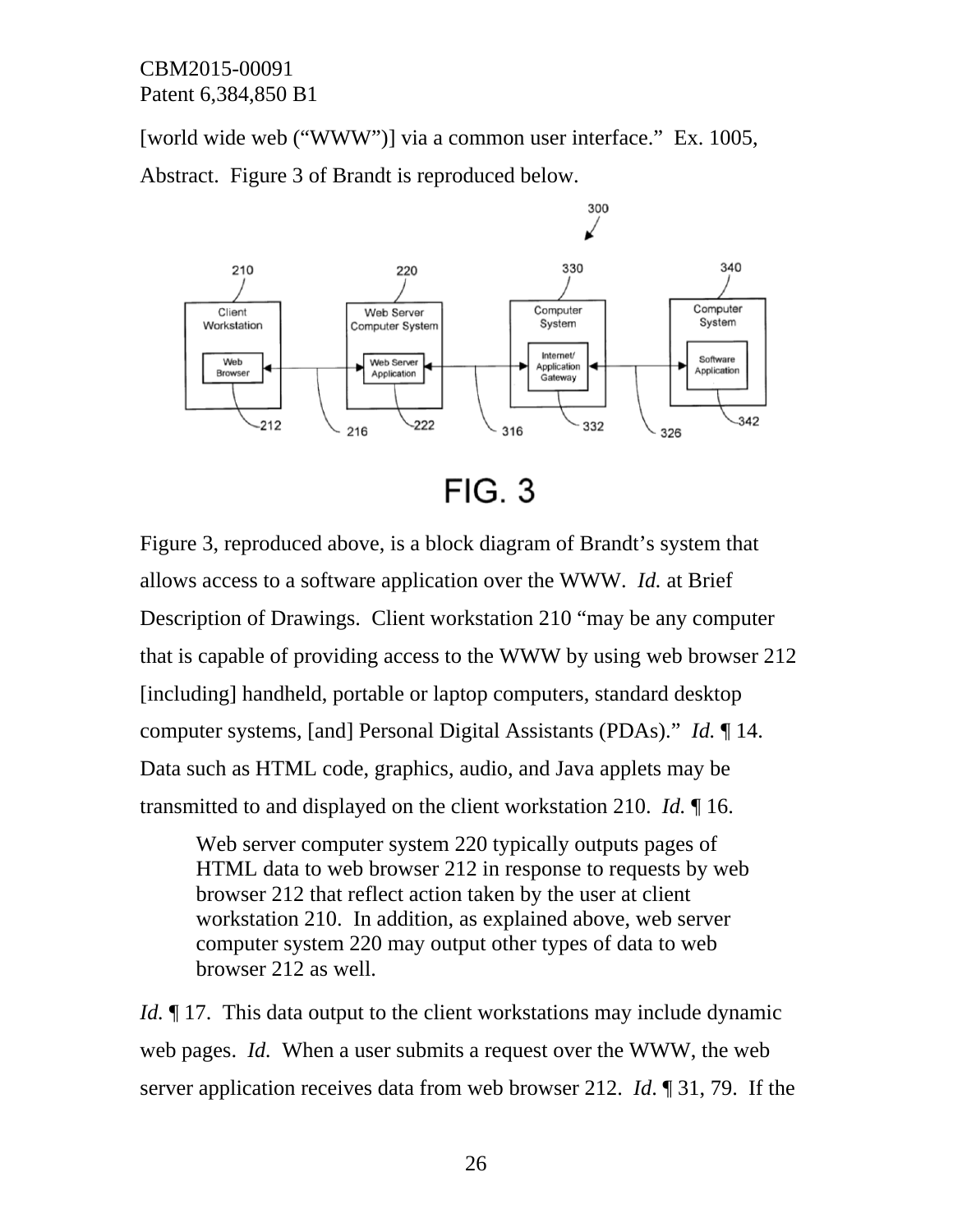user request requires access to an application, the web server application will pass data to CGI 420. *Id*. ¶ 80. CGI 420 is a "Common Gateway Interface (CGI) module[]. CGI modules may be used as an interface between web server application 222 and other software applications." *Id*. ¶ 19. "CGIs allow web servers to distribute dynamic data from other software applications." *Id*. CGI 420 is a component of Gateway 332. *Id.* ¶¶ 77–78. Gateway 332 utilizes conversation identifiers "to control the flow of data between the various users and software application 342." *Id.* ¶ 64. Brandt's system also includes an API that is "used by program developers to provide access to certain features of a given software application. Each application program will have APIs that allow third parties to access certain features, to interface the application program with other programs, and to provide access for end-users." *Id.* ¶ 22.

The application of Brandt's system is explained through the description of an exemplary application, FlowMark. *Id.* ¶ 75. FlowMark is a work flow application that may be used in many contexts, but the example provided describes using FlowMark to implement and improve on the existing car rental process. *Id.* ¶¶ 6, 78, 89–122. In this example, the user submits data via a reservation form on the rental car agency's web site. *Id.* ¶ 90. The reservation form is generated from an HTML template sent from web server 222 to the browser on the client's device. *Id.* ¶ 91. The user uses the form generated from the HTML template to submit data that is transmitted to the web server. *Id.* The HTML template also may contain variables including variables to substitute or replicate Java script variables or templates. *Id.* ¶¶ 95, 108. The variables could be used to start the FlowMark application or "retrieve information from different software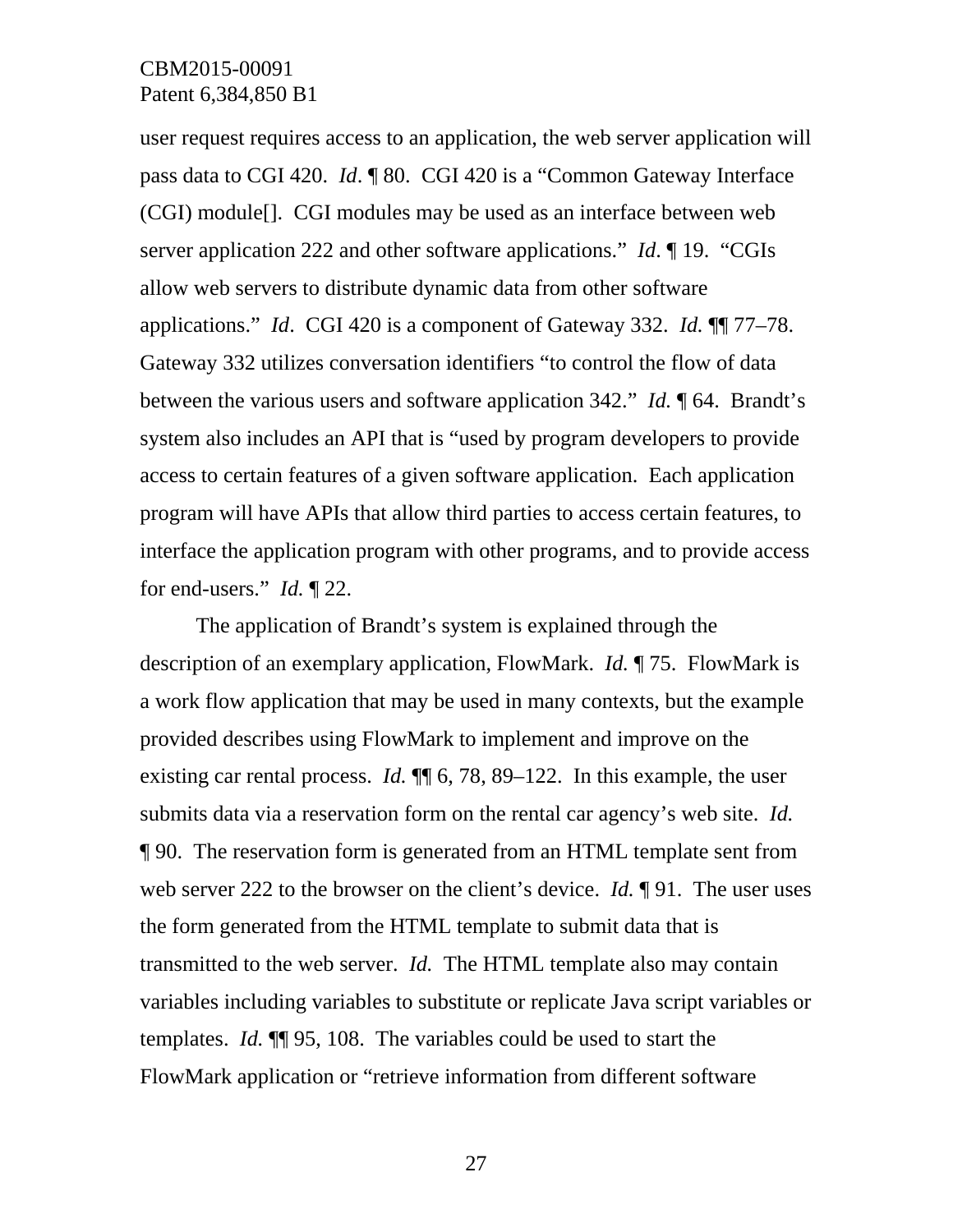applications." *Id.* An application may be invoked to perform a task such as querying FlowMark database 438 to determine if the person renting the car is an existing customer of the car rental agency, updating the database to indicate that a car has been reserved, or determining that a rental request should be routed to a human operator for further processing. *Id.*¶¶ 101–102.

### *2. Overview of NetHopper*

NetHopper is a user's manual that discusses NetHopper version 3.2. Ex. 1006. The NetHopper application is a web browser for the Newton® PDA. *Id.*at 1. Petitioner provides a Declaration from Wayne Yurtin, an author of NetHopper, in which he testifies regarding the public accessibility of the NetHopper manual. Ex. 1007 ¶¶ 18–21. NetHopper discloses a mobile browser that is capable of viewing most HTML web pages, storing pages for later viewing, storing bookmarks, submitting forms via an HTML page, and retrieving email. Ex. 1006, 1. NetHopper discusses using and creating HTML templates. *Id.* at 15, 17, 18.

#### *3. Analysis*

On this record, Petitioner has established that it is more likely than not that claim 12 of the '850 patent is unpatentable under 35 U.S.C. § 103 over the teachings of Brandt and NetHopper. As discussed above, Brandt teaches a system that includes a central database, a wireless handheld device, a web server, and a web page. Pet. 49–52. Brandt also teaches the existence of hospitality applications and data on these elements. *Id.* Specifically, Petitioner points to the car rental application and database as teaching hospitality applications and data. *Id.*; Ex. 1003 ¶¶ 172–173. Petitioner also directs us to Brandt's discussion of dynamic web pages as teaching the claimed hospitality applications and data. Ex. 1003 ¶ 165 (quoting Ex. 1005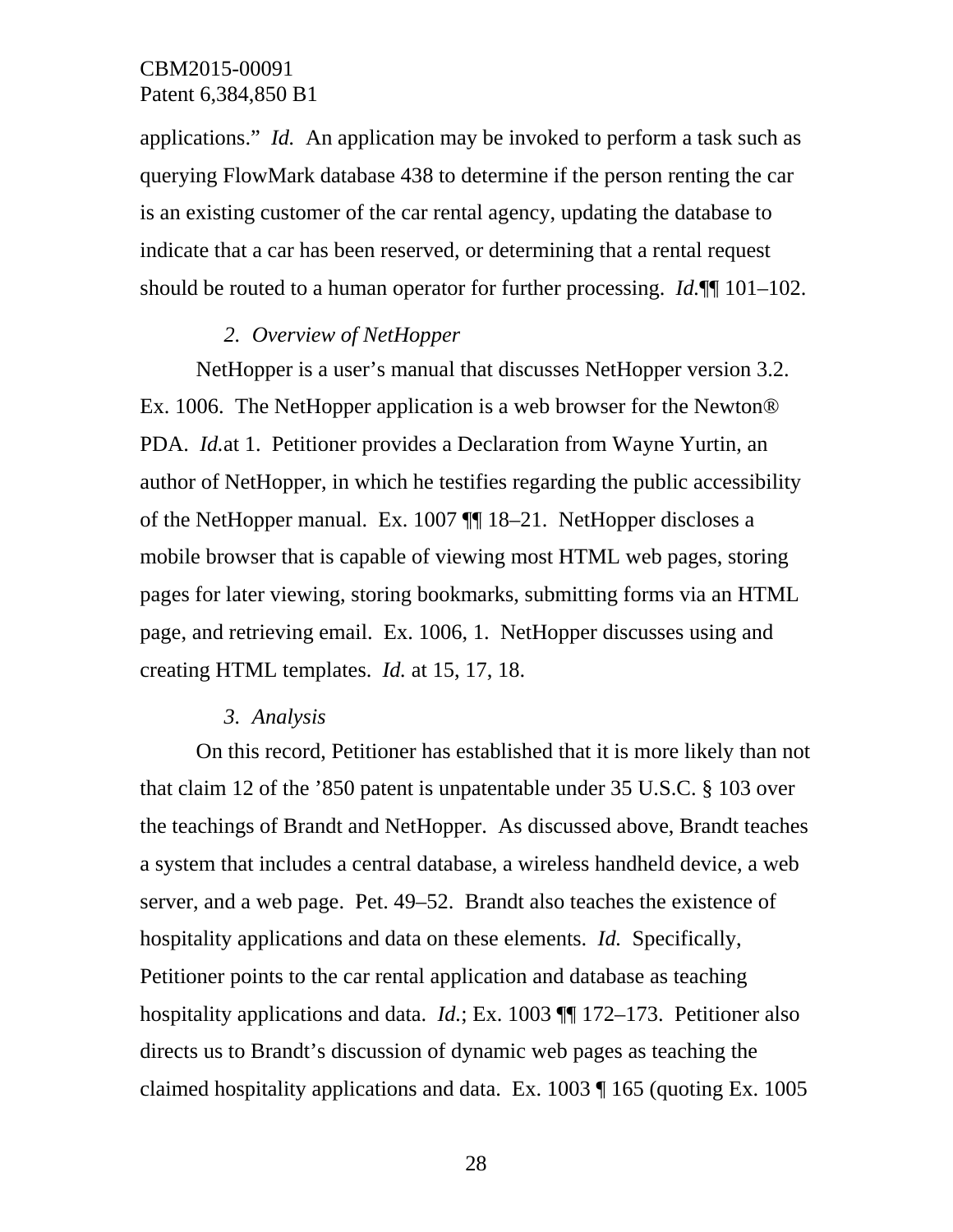¶ 17 ("Web server application 222 may dynamically build output data (e.g., an HTML page) from parts that it retrieves from memory within web server computer system 220 or from other computer systems, or may simply pass through an HTML page or other information that has been developed at an earlier time or by another computer.")); *see also id.* ¶ 169 (quoting Ex. 1005 ¶ 55 ("Gateway 332 then outputs the HTML template to web server 222 with the real data substituted for the substation variables (step 731). Web server application 222 then provides the web server output data to web browser 212 (step 733)."). Petitioner also points out that Brandt's web pages can include executable applications such as Java applets and/or JavaScript. Pet. 52 (citing Ex. 1005 ¶¶ 16, 107). Petitioner relies upon NetHopper's discussion of caching a web page to teach storage of applications and data on a handheld device. Pet. 49–50 (citing NetHopper, 17–18). Petitioner argues that Brandt teaches the claimed synchronization through its discussion of HTML templates that include input and/or substitution variables. *Id.* at 55–56. These variables are used to pass data between the components of the system. *Id.* As noted in Brandt, the data transmitted between the elements of the system includes HTML code, graphics, audio, and Java applets. Ex. 1005 ¶ 16. Brandt teaches an API to facilitate communication between its system and "other programs." *Id.* ¶ 22. Brandt also teaches the claimed communications control module through its discussion of Application Gateway 332. Pet. 53–54. Brandt's gateway includes CGI module 420 and FlowMark/Internet Gateway (FMIG) 430. Pet. 54 (citing Ex. 1005 ¶¶ 77–78, 82–83, 87, Figs. 4, 10). Petitioner asserts that the gateway "enables communication over a network between the clients and the software applications." *Id.* (citing Ex. 1005 ¶¶ 56, 64, 68).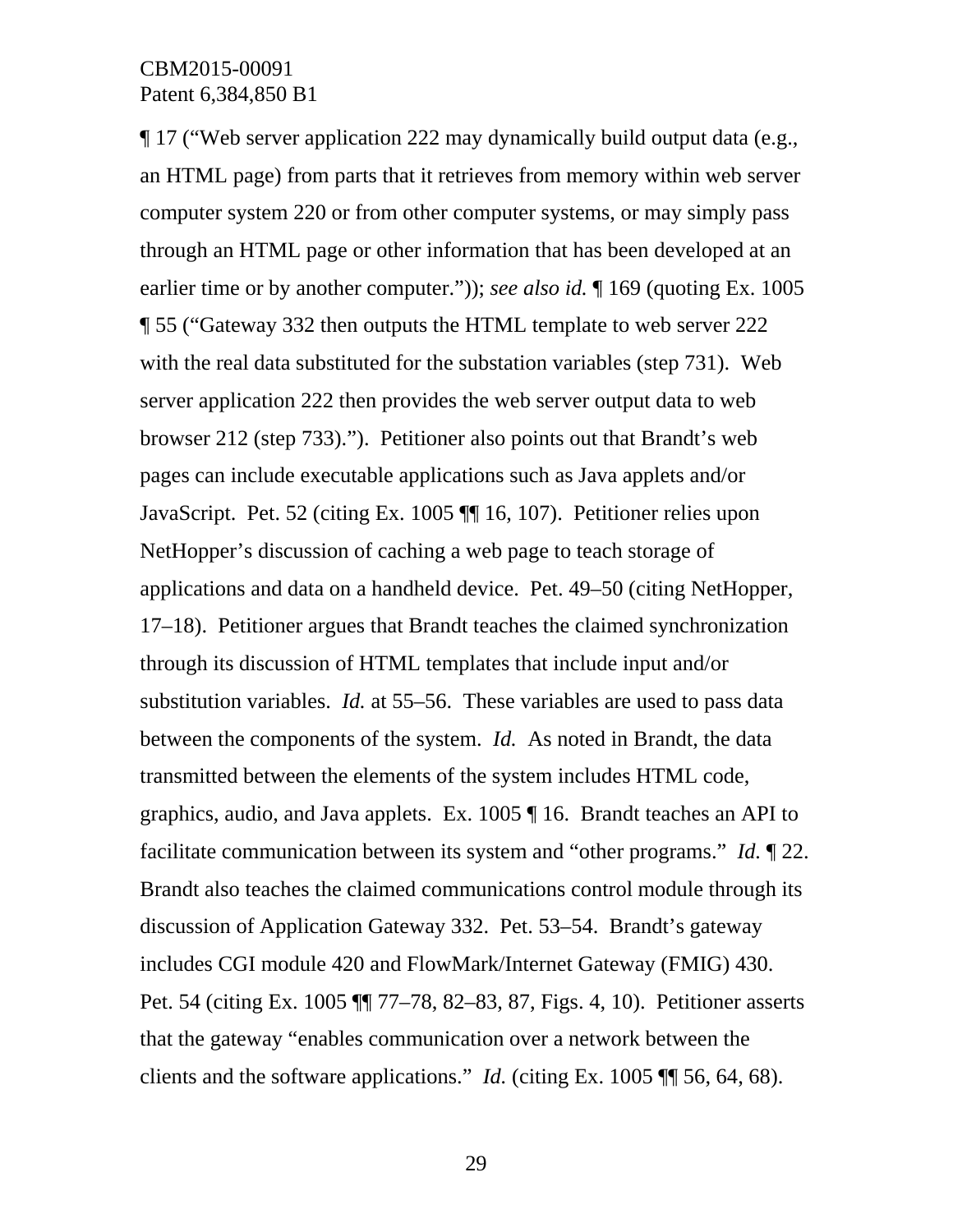Patent Owner argues that the challenges based on Brandt should fail because Petitioner's asserted grounds would require a change in Brandt's principles of operation. Prelim. Resp. 48–51. This argument is premised on Brandt's usage of a common user interface being inconsistent with the '850 patent's core purpose of providing synchronization and consistency across an entire system of handheld devices and non PC standard displays. *Id.* at 48. The claims at issue, however, are not directed to a user interface and instead focus on the back end communications between the various system elements. We are not persuaded that Brandt's use of a common user interface impedes the application of Brandt's teachings regarding communication between the various system elements. As such, we are not persuaded by Patent Owner's argument regarding the inapplicability of Brandt's teachings due to a purported change in Brandt's principles of operation.

Patent Owner argues that the proposed combination does not teach a central database containing hospitality applications and data. Prelim. Resp. 51–53. Patent Owner also asserts that Brandt does not teach hospitality applications and that the database in Brandt is not centralized. *Id.* at 52. As discussed above in Section II.B.2, on this record, we are persuaded that the broadest reasonable construction of hospitality applications is broad enough to include a car rental application. Thus, under our construction Brandt's discussion of using the FlowMark application in the context of car rental activities would have taught the claimed hospitality application. In that same vein, Brandt's discussion of car rental data in a database would have taught the claimed data. On this record, we also are persuaded that Brandt's database is a centralized database because the reference teaches that data for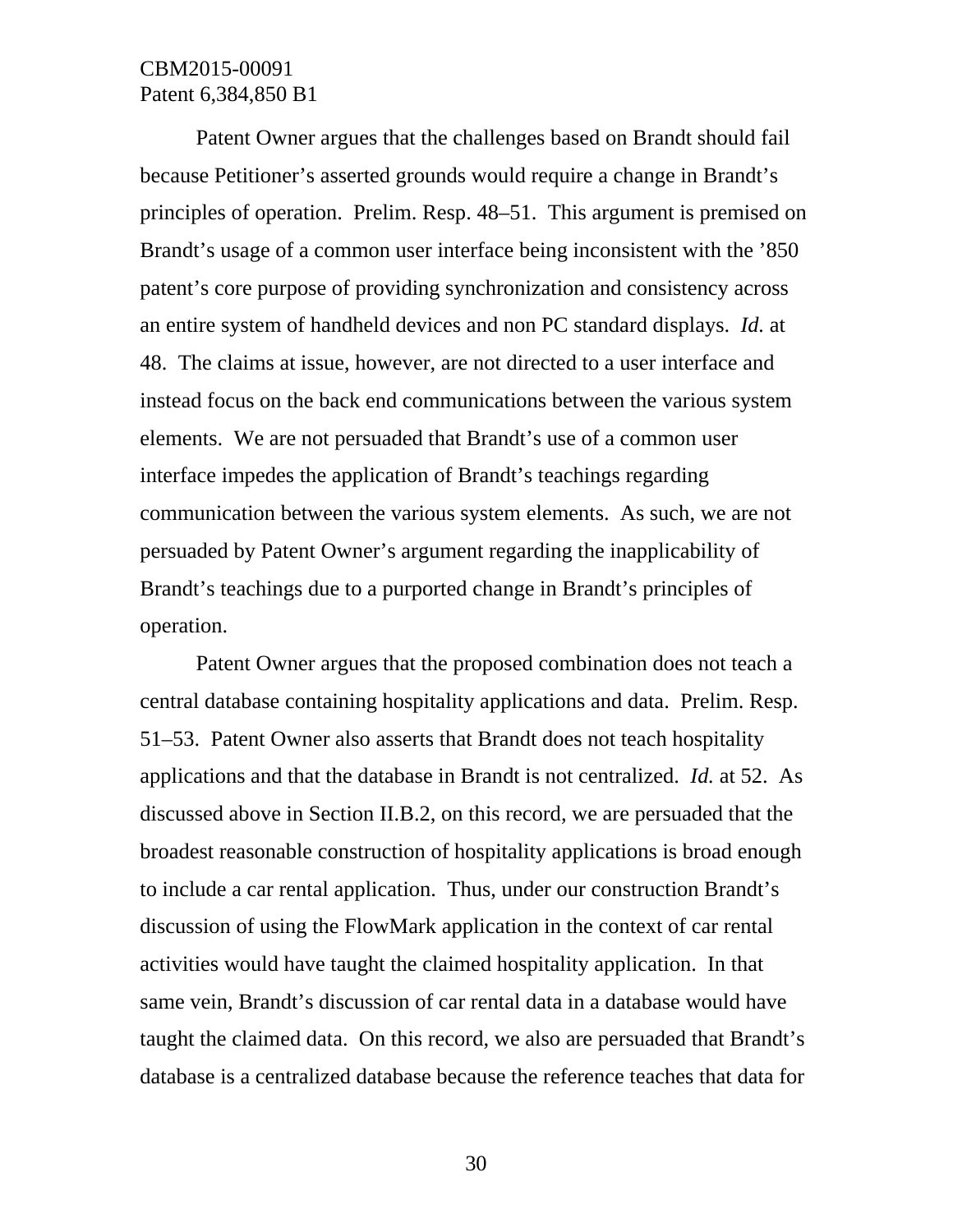the web page and applications is pulled from the same database. Ex. 1005 ¶¶ 78, 99, 101.

Patent Owner also contends that the cited references fail to teach hospitality applications and data which are stored on a wireless handheld computing device and a web page. Prelim. Resp. 53–57. In addition, Patent Owner argues that Petitioner fails to show that the proposed combination teaches the claimed synchronization. *Id.* at 58–61. Patent Owner points out that the claims require that the hospitality applications and data be stored on both a handheld device and a web page. *Id.* at 53. Under Patent Owner's view, Petitioner's reliance upon teachings directed to web pages is insufficient to teach *both* the handheld device and web page elements. *Id.* at 54. We disagree.

As to the web page element, Petitioner relies upon Brandt's discussion of dynamically generated web pages. Pet. 51–52. These web pages may receive input in the form of applications, such as Java applets or JavaScript. *Id.* at 52 (citing Ex. 1005  $\P$  16, 21, 107). These web pages also receive application data. *Id.* (citing Ex. 1005 ¶¶ 55, 57, 62). This evidence is consistent with Patent Owner's assertion that "it is well-known that software code (again, applications) and data are temporarily stored in dynamic web pages when the page is generated; there is no requirement in the art (or in the patent specification) that a web page continue to exist permanently after it is generated." Prelim. Resp. 40. On this record, we are persuaded that one of ordinary skill in the art would have understood Brandt's disclosure to teach a dynamic web page that stored applications and data for at least long enough to create the web page. As to the handheld device, Petitioner relies upon NetHopper's disclosure of web pages cached on a handheld device. Pet. 49–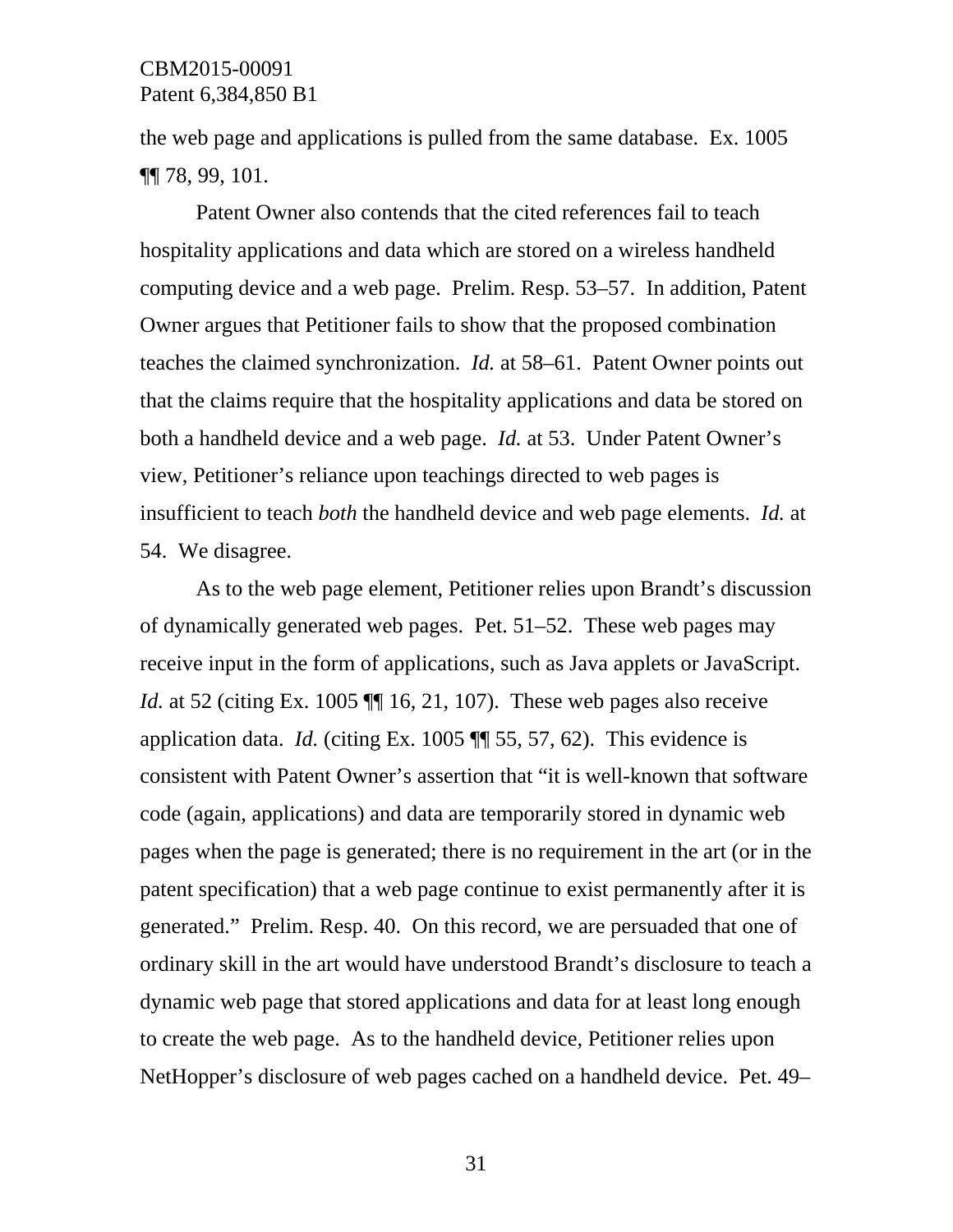50 (citing NetHopper 17–18). Thus, Brandt teaches the creation of a dynamic web page, which is relied upon to teach storage on a web page and NetHopper teaches the caching of that web page, which is relied upon to teach storage on a handheld device.

As to the synchronization limitation, Brandt's web pages pull data (which may include Java executables) from the data entered by the user on the handheld device and from the database. *See e.g.,* Ex. 1005 ¶¶ 90–91 (data from the user), 78 (data from the database). This passage of information may occur through the use of HTML templates that include input and/or substitution variables. Pet. 55–56. Brandt's web server receives the dynamic web pages from the application gateway and transmits it to the user device. *See e.g.* Ex. 1005 ¶¶ 31, 54–55. Therefore, on this record, we are persuaded that the combined teachings of Brandt and NetHopper teach the recited web page and handheld device and the storage and synchronization of applications and data upon each.

As to the claim communications control module, Patent Owner asserts that the cited art does not teach this module because the only communication protocols discussed in the cited references are those generated by web browsers. Prelim. Resp. 58; *see also* Ex. 1005 ¶ 81 ("Although the current preferred embodiment of the invention uses the 'CGI Post' (stdin) format for data transmission from web browser 212 to CGI 420, any other data transmission formats that may be generated by web browser 212 are contemplated and are within the scope of this invention"). Claim 12 recites that the communications control module "is an interface between the hospitality applications and any other communication protocol." The only specific protocol discussed in the specification is HTTP, a web based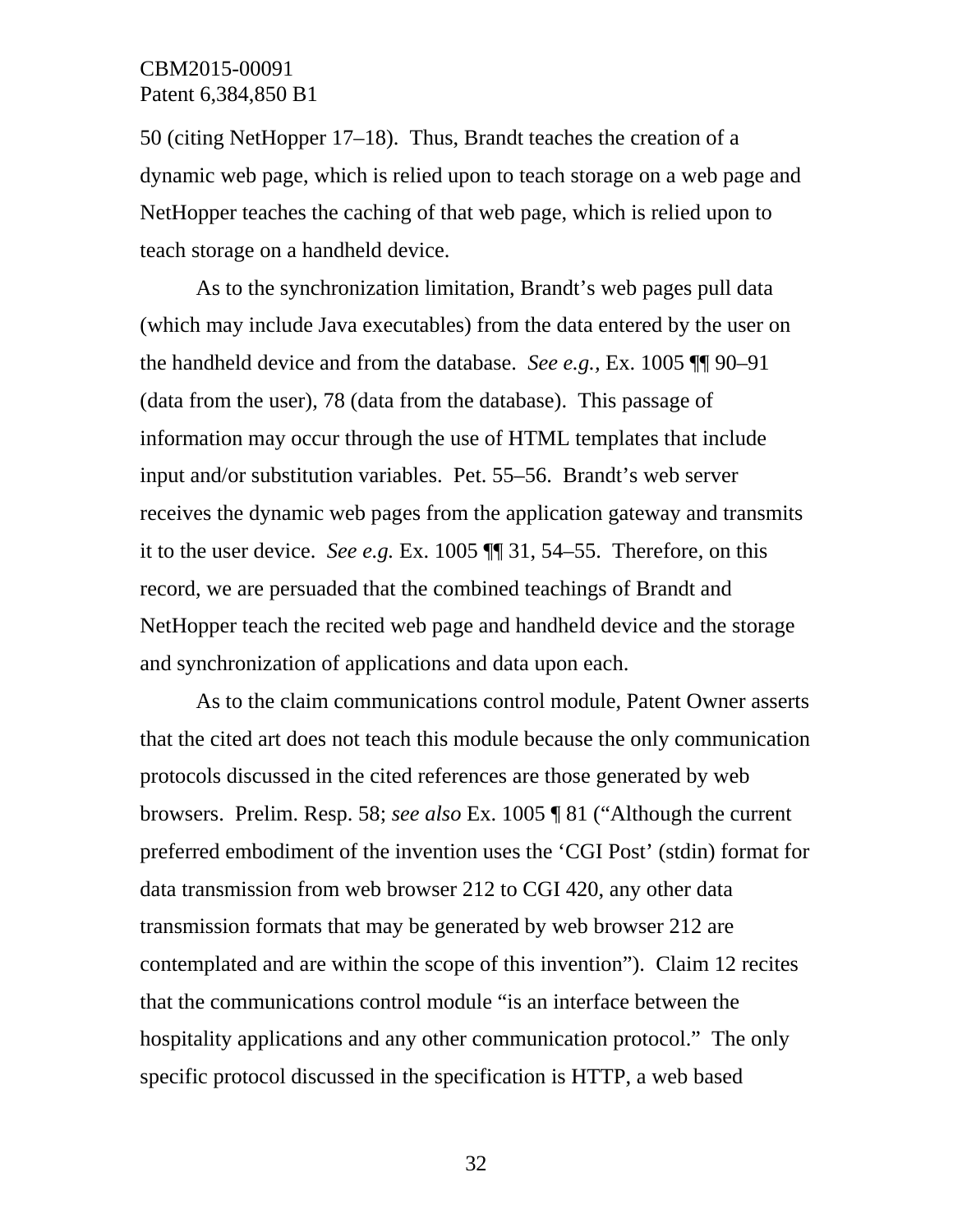communications protocol. *See* Ex. 1001, 12:7–12. Patent Owner has not directed us to persuasive evidence requiring the use of non-web based protocols. On this record, we are not persuaded that claim 12 requires more than the web based communications protocols discussed in the cited art.

Finally, Patent Owner argues that Petitioner ignores the requirement that the API enable integration of outside applications with the hospitality applications. Prelim. Resp. 62–63. We note that the claims do not require that the API integrate the outside applications and hospitality application. The claims instead require that such integration be *enabled.* Brandt teaches "APIs that allow third parties to access certain features, to interface the application program with other programs, and to provide access for endusers." Ex*.* 1005 ¶ 22. On this record, we are persuaded that Brandt's disclosure of allowing access to and interface with third parties and "other programs" teaches enabling integration as recited in claim 12.

With respect to the dependent claims 13–16, we have reviewed Petitioner's supporting evidence and determine that Petitioner has met the threshold standard of 35 U.S.C § 324. Claim 13 recites that the communications control module provides a single point of entry for all hospitality applications and that the single point of entry allows synchronization so that the recited handheld device, web page, and database are consistent. Petitioner relies upon Brandt's teaching of a gateway that provides an interface to "a plurality of software applications" and connects multiple clients to multiple applications. Pet. 62. Patent Owner reiterates its argument that the cited references do not teach hospitality applications and thus, cannot teach a single point of entry for hospitality applications. Prelim. Resp. 63. As discussed above, on this record we are persuaded that Brandt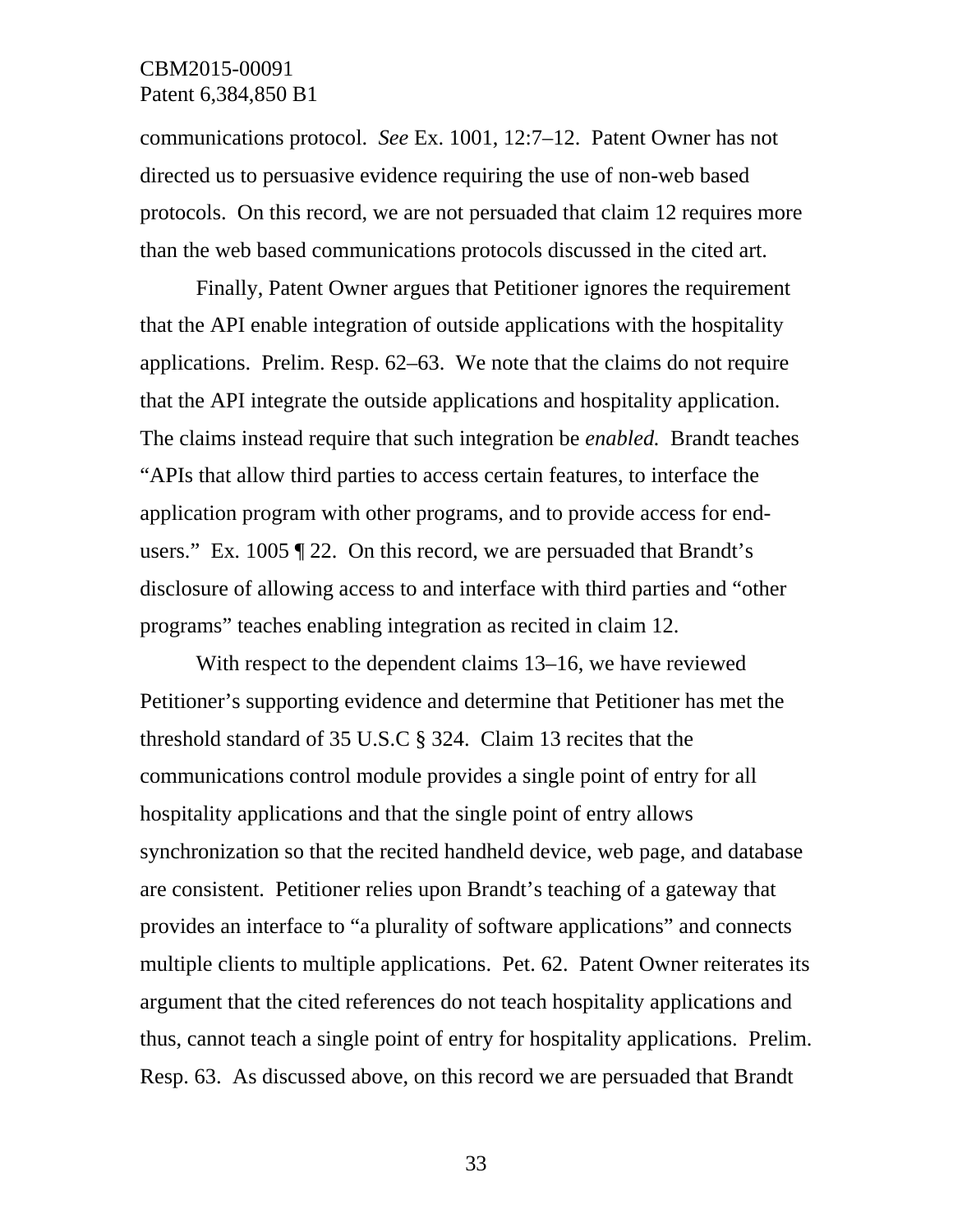teaches hospitality applications and thus, we are not persuaded by Patent Owner's arguments. We find Petitioner's interpretation of Brandt's teachings to be reasonable, and we are persuaded that Petitioner has shown sufficiently that Brandt and NetHopper teach the limitations of claim 13.

Claims 14 and 15 recite the automatic communication of information from a web page (claim 14) or a handheld device (claim 15) to the central database and other system components. Petitioner argues that Brandt teaches these limitations through its discussion of submission of a reservation request from a web page via handheld device and the reflection of that request in the database. Pet. 63–64. Patent Owner argues that there is no evidence that this information is communicated *automatically.* Prelim. Resp. 64. According to Patent Owner, the broadest reasonable construction of automatic is "done or produced as if by machine." *Id.* at 35. We are persuaded that the term automatic is at least broad enough to encompass Patent Owner's proposed construction. Brandt recites that the data is moved between the handheld device and database via machines such as a web server. Ex. 1005  $\P$  14. On the current record, we are persuaded that Petitioner's interpretation of Brandt's teaching is reasonable and that the cited references teach these disputed limitations.

Claim 16 recites that the claimed synchronization be performed by digital data transmission. Patent Owner argues that at the time the cited references were published not all data transmission occurred digitally and thus, Petitioner has not submitted sufficient evidence of the claimed digital data transmission. Prelim. Resp. 64–65. Patent Owner argues that "[w]hile 'all digital' system deployments may well be viewed as the norm today, that was not the case at the time of the invention, when high speed digital access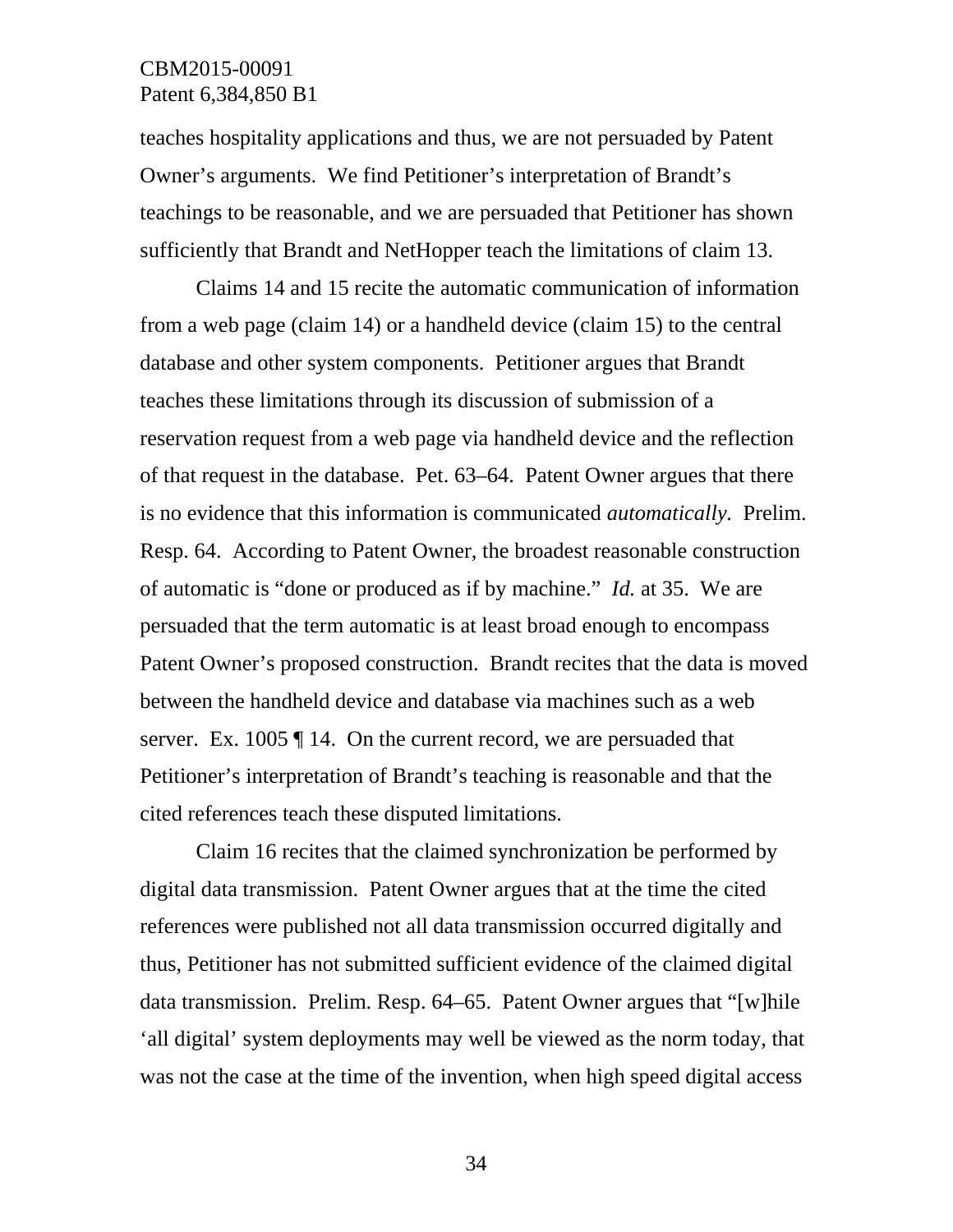was rarely available." *Id.* at 35. The question, however, is not whether *all* data transmissions occurred digitally, but rather would one of ordinary skill in the art have been aware of digital data transmission such that the claimed digital transmission would have been obvious to the person of ordinary skill in light of the teachings of the cited references. Petitioner's Declarant testified that Brandt disclosed digital transmissions including direct connections, internet connections, intranet connections, infrared connections, and high speed connections over T1 lines. Ex. 1003 ¶ 242 (citing Ex. 1005 ¶¶ 15, 86). On this record, we are persuaded that Brandt's discussion of transmission via digital transport media such a T1 lines would have rendered obvious the claimed digital data transmission.

Thus, for all of the foregoing reasons, we are persuaded that Petitioner has shown sufficiently that claims 12–16 would have been rendered obvious by teachings of Brandt and NetHopper.

#### *I. Asserted Obviousness over Brandt, Demers, and Alonso*

Petitioner contends that claims 12–16 are unpatentable as obvious over Brandt, Demers, and Alonso. Pet. 64–69. In view of the arguments made in the Petition and Petitioner's supporting evidence, we determine Petitioner has demonstrated that it is more likely than not that claims 12–16 would have been obvious under 35 U.S.C. § 103 over the combined teachings of Brandt, Demers, and Alonso.

### *1. Overview of Demers*

Demers is a publication titled "The Bayou Architecture: Support for Data Sharing among Mobile Users." Ex. 1009, 2. "The Bayou System is a platform of replicated, highly available, variable-consistency, mobile databases on which to build collaborative applications." *Id.* The system is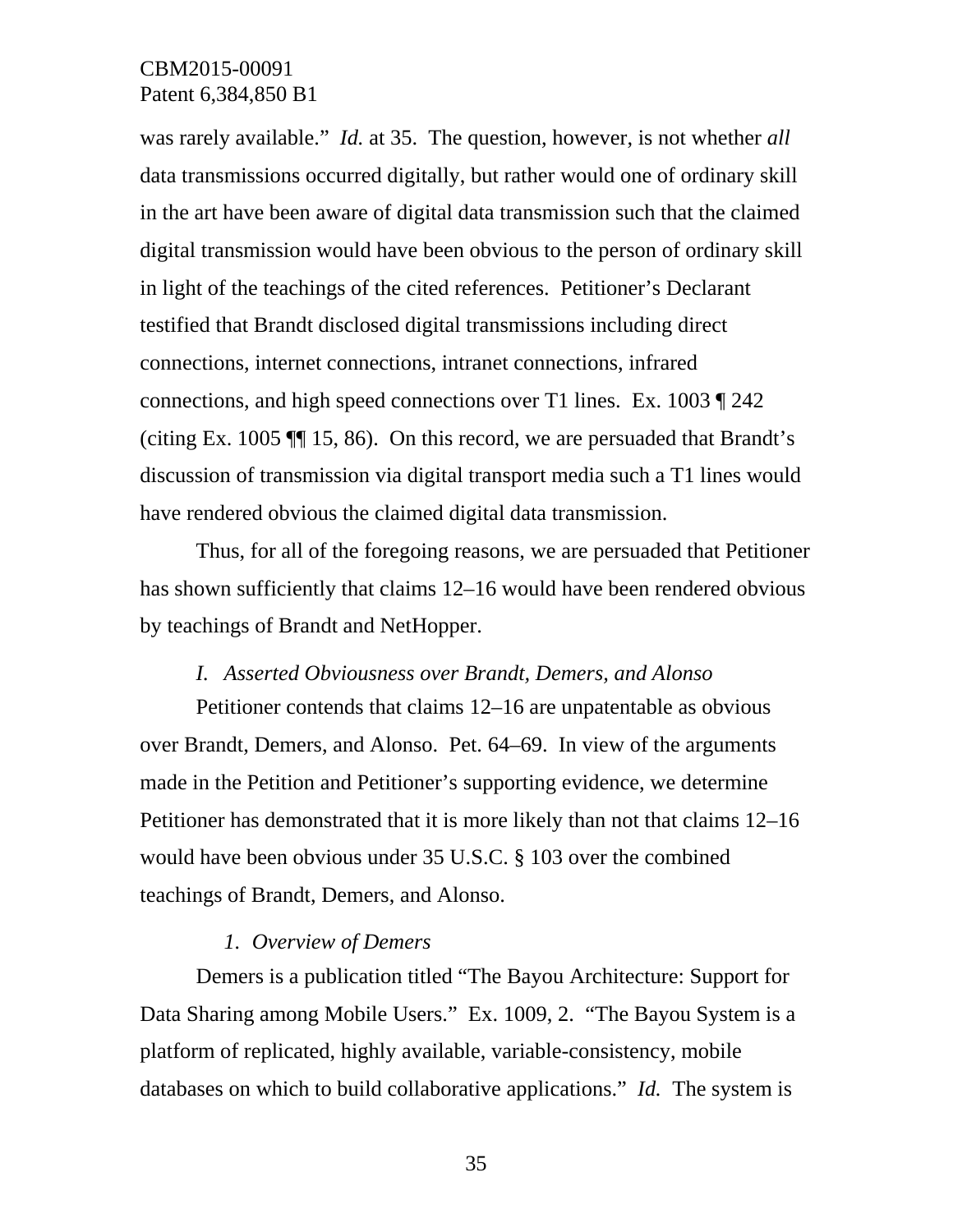intended to run on portable machines including PDAs. *Id.* The intent was to present to mobile users what appears to be "a centralized, highly-available database service." *Id.* Demers discussed using anti-entropy protocols to perform reconciliation to synchronize file systems. *Id.* at 3. "Anti-entropy ensures that all copies of a database are converging towards the same state and will eventually converge to identical states if there are no new updates." *Id.* Eventually all servers in such a system will be in a "mutually consistent" state." *Id.* In order to provide stability for database updates that may be occurring throughout the system "each Bayou database has one distinguished server, the 'primary,' which is responsible for committing writes. The other, 'secondary' servers tentatively accept writes and propagate them toward the primary using anti-entropy." *Id.* at 5.

#### *2. Overview of Alonso*

Alonso is a publication titled "Exocita/FMDC: A Workflow Management System for Mobile and Disconnected Clients." Ex. 1012, 27. Alonso discusses the same FlowMark application described in Brandt. *Id.* at 29, 31. One of the goals of the paper is to address methods to "maintain the overall correctness and consistency of the processes being executed" on disconnected mobile devices. *Id.* at 28. Applications and data are loaded on "powerful portable and home desktop computers" that are then disconnected from the centralized server while users perform business tasks using the FlowMark application. *Id.* at 28–29. Performance of these tasks is described as a process that consists of activities and relevant data that is transferred between activities. *Id.* at 30. APIs are used to access and return data. *Id.* "[P]ersistent data resides in a single database server, ObjectStore." *Id.* at 32. Applications and data are stored and executed locally on the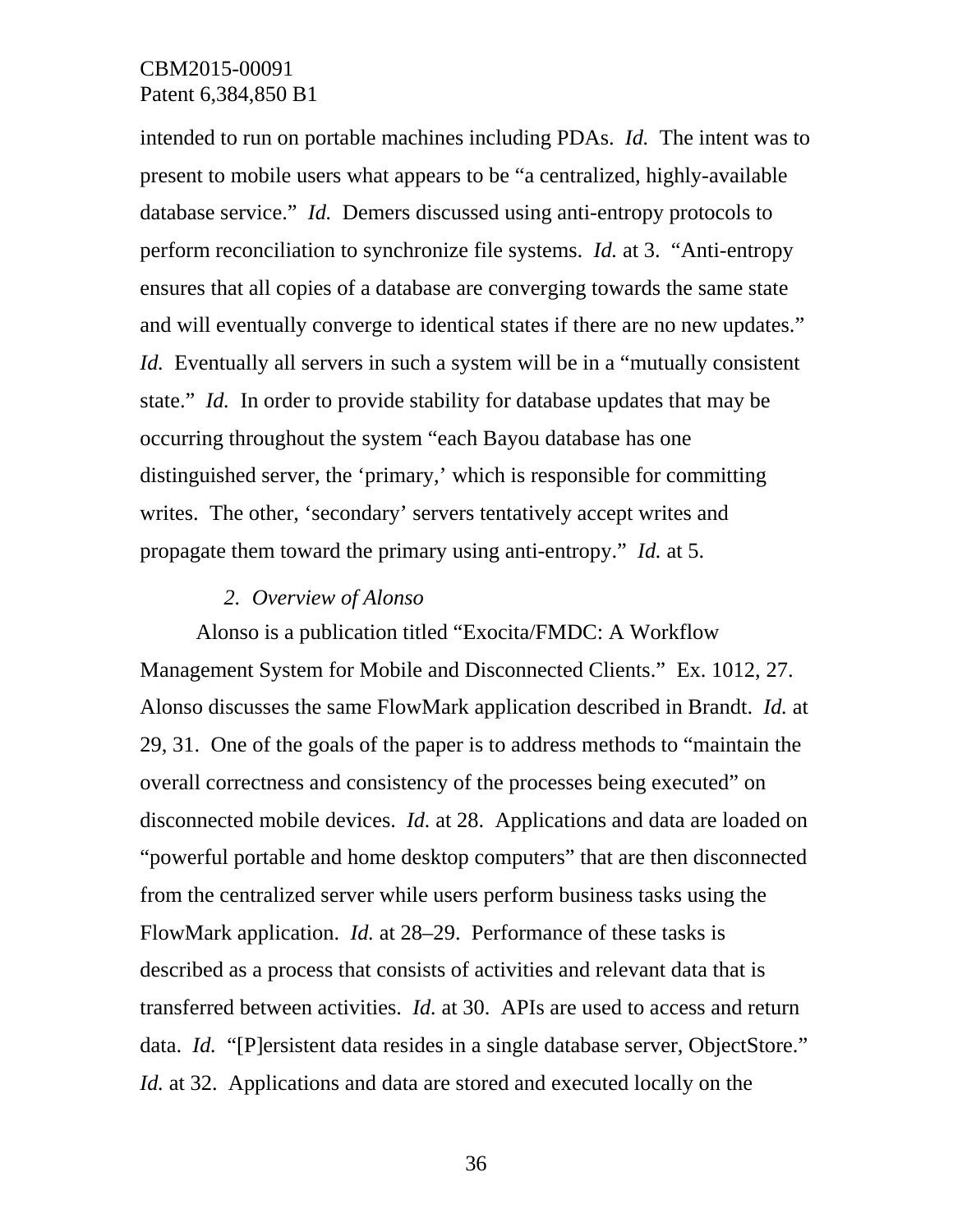mobile devices. *Id.* at 34. When the user reconnects with the system, the central database is updated to reflect the work done on the mobile device. *Id.* at 35.

#### *3. Analysis*

On this record, Petitioner has established that it is more likely than not that claims 12–16 of the '850 patent are unpatentable under 35 U.S.C. § 103 over the teachings of Brandt, Demers, and Alonso. Petitioner relies upon the previously discussed disclosures of Brandt in conjunction with the teachings of Demers and Alonso regarding database synchronization and Alonso's teaching of an application locally resident on a mobile device. Thus, instead of relying on NetHopper to teach storing applications and data on a mobile computing device Petitioner relies on Alonso's local client application that is updated and synchronized with the other mobile devices in the system and the central database. Pet. 66–67. Petitioner asserts that one of ordinary skill in the art would have been motivated to combine the teachings of these references because Brandt and Alonso are directed to increasing accessibility of the same FlowMark workflow management system. Petitioner contends that Demers's teaching also would have been combined with Brandt and Alonso because Demers is directed to a well-known project that those skilled in the art would have looked to for teachings regarding mobile database replication. *Id.* at 65–66.

Patent Owner provided a combined response to both asserted grounds of obviousness and as such, we do not find Patent Owner's arguments persuasive for reasons discussed above. *See* Prelim. Resp. 46. Patent Owner's combined response did include a few arguments directed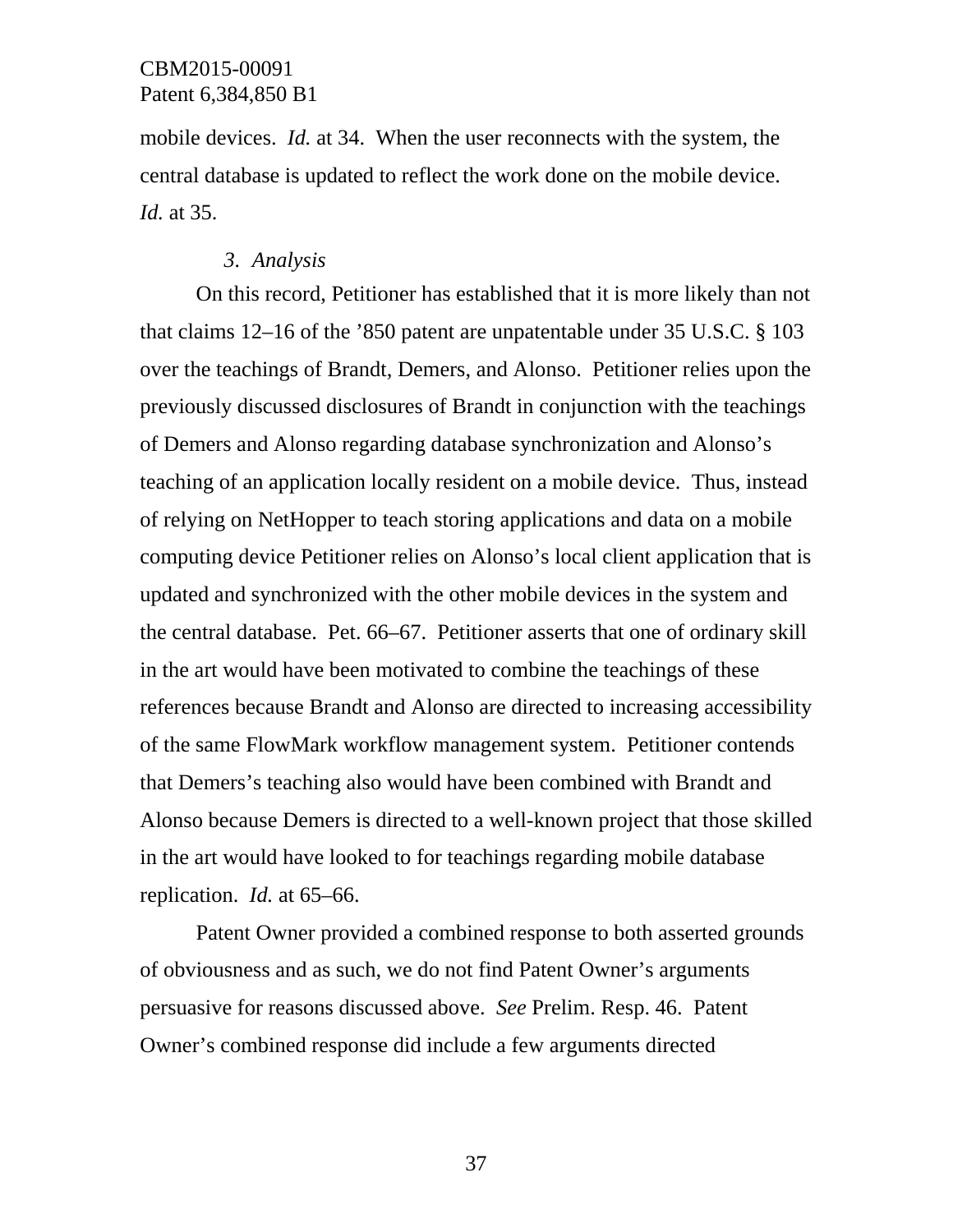specifically to the combination of Brandt, Demers, and Alsono and we address those arguments in turn.

Patent Owner argues that by removing NetHopper and instead relying on the additional teachings of Demers and Alonso the cited combination is inoperable. Prelim. Resp. 46–47. Brandt's client devices operate using a web browser to connect to the recited system, and neither Demers nor Alonso recites a web browser. *Id.* On this record, we are not persuaded that the absence of a web browser on the mobile device would have rendered the combination inoperable. Brandt's mobile devices were defined as "any computer that is capable of providing access to the WWW by using web browser 212." Ex. 1005 ¶ 14. Demers discusses mobile devices connected to a network via "a wireless communication device, such as a cell modem or packet radio transceiver" or a computer with "a conventional modem requiring it to be physically connected to a phone line." Ex. 1009, 2. The computing devices in Alonso are connected via an unspecified network. *See* Ex. 1012, Fig. 2. On this record, we are not persuaded that the devices discussed in Alonso and Demers would not be *capable* of providing access to the WWW via a web browser. In addition, on the current record, we are not persuaded that the differences between Brandt's connection via a web browser and the direct connections discussed in Demers and Alonso would present any difficulties for one of ordinary skill in the art seeking to combine the relevant teachings of these references.

Patent Owner also asserts that the database teachings of Brandt, Demers, and Alonso may not be combined in a manner that would render obvious the claimed centralized database. Prelim. Resp. 52. Petitioner asserts that Brandt discloses a central database and that teaching is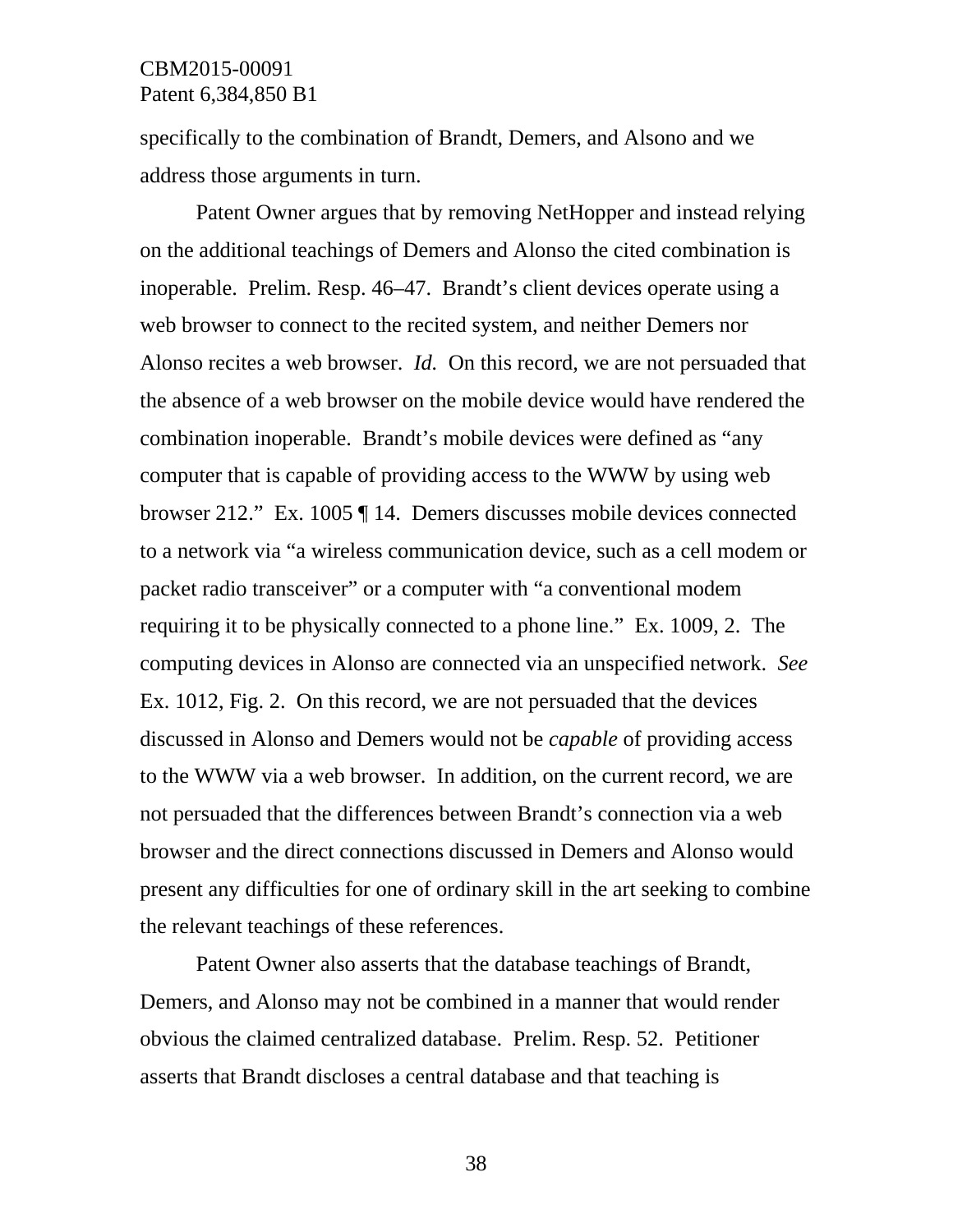complemented by Demers's teaching of a "primary database" and Alonso's teaching of a central database. Pet. 66. Demers's primary database is a database with particular responsibility for ensuring database synchronization and consistency. Ex. 1009, 3, 5. Data committed to the primary database is replicated throughout the system, and application settings can be used to determine whether a particular application would interact with any of the less reliable other databases in the system. *Id.* at 5. Thus, while Demers may have multiple databases there is a single centralized primary database with a particular responsibility for ensuring synchronization and consistency. On this record, we are persuaded that Demers's primary database would teach the claimed central database. Alonso discusses the use of FlowMark with all "persistent data resid [ing] in a single database server, ObjectStore." Ex. 1012, 32. Patent Owner relies upon another document's discussion of the Bayou system at issue in Alonso to support its argument that data in Alonso is not stored in a central database. Prelim. Resp. 52–53 (citing Ex. 2034, 1). A reference, however, is relied upon for what it discloses. That another document may discuss the underlying system in a different manner does not take away from the disclosures in the cited reference. This ground is based on the printed publication and not the underlying product, and as such, the proper inquiry is whether the cited publication teaches the claim element and not whether it can be shown that the underlying product may have a different structure. Therefore, we are not persuaded by Patent Owner's arguments regarding the databases in Brandt, Demers, and Alonso.

Patent Owner contends that the Petition does not show sufficiently why Demers, Alonso, and Brandt would have rendered obvious the claimed storage of hospitality applications and data on a handheld device. Prelim.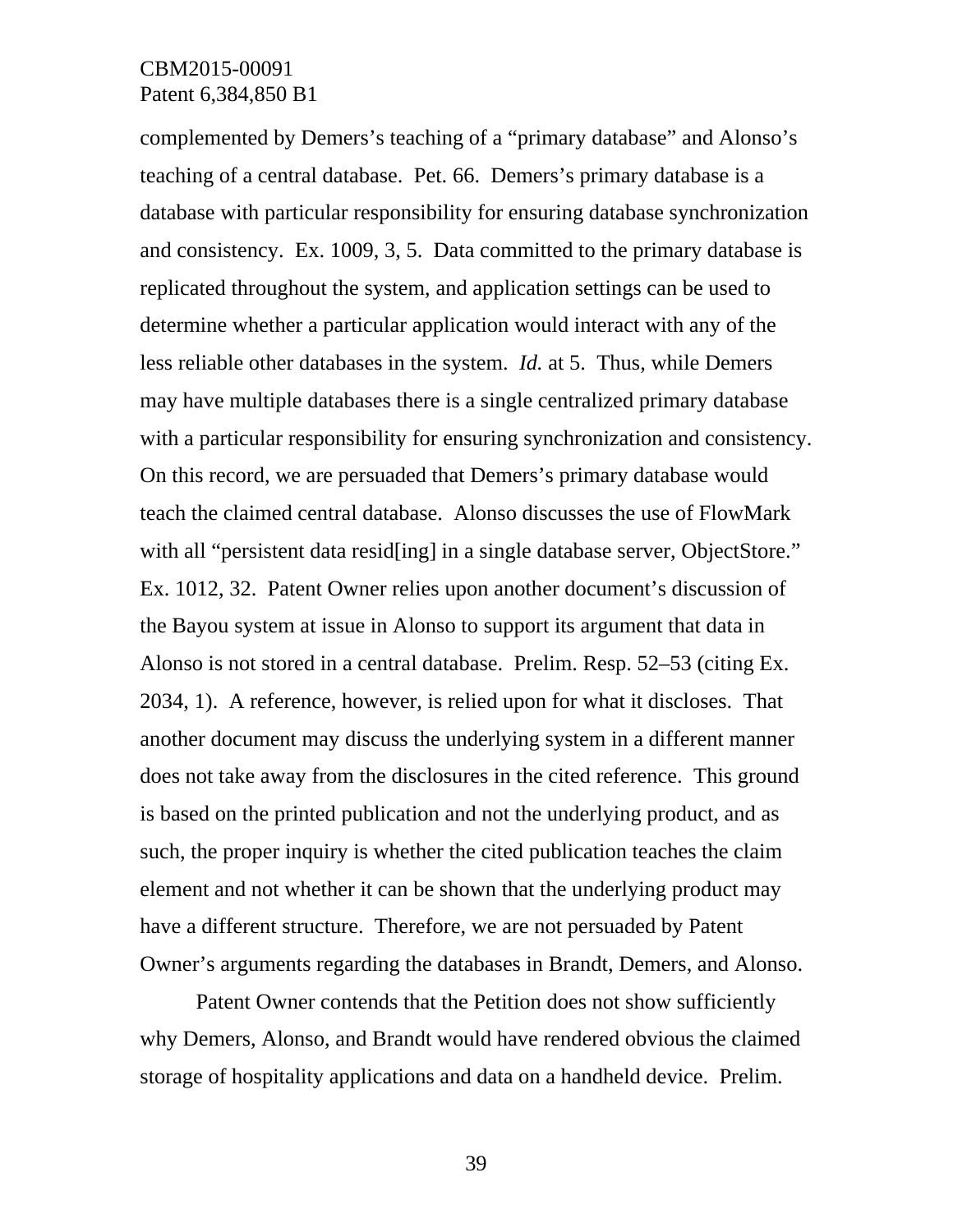Resp. 56. Alonso discusses a use of Flowmark with a local client application and local data that is synchronized with the broader system. Pet. 65 (citing Ex. 1012, Abstract, 27–28, 34–38). Petitioner combines this teaching with Brandt's teaching of using FlowMark for car rental processes and Demers's teaching of disconnected PDAs and mobile applications. *Id.*  at 65 (citing Ex. 1009, 3, 4–5), 66–67. We are persuaded that one of skill in the art would have learned the usage of a local application from Alonso's teachings and would have combined that with Brandt's teaching of using the same software to implement a hospitality application. Demers would have supplemented these teachings by showing that the local application could be resident on a PDA and by providing a detailed teaching as to how data consistency and synchronization could be achieved on this disconnected device. On this record, we are persuaded that Petitioner has shown sufficiently that the combined teachings of these references would have rendered obvious the claimed handheld device that stored hospitality applications and data.

Thus, for all of the foregoing reasons, we are persuaded that Petitioner has shown sufficiently that claims 12–16 would have been rendered obvious by teachings of Brandt, Demers, and Alonso.

# *J. Objective Evidence of Non-Obviousness*

We now turn to Patent Owner's submission of evidence that it asserts to provide objective evidence of non-obviousness. Prelim. Resp. 65–75. Factual inquiries for an obviousness determination include secondary considerations based on evaluation and crediting of objective evidence of nonobviousness. *Graham v. John Deere Co*., 383 U.S. 1, 17 (1966). Notwithstanding what the teachings of the prior art would have suggested to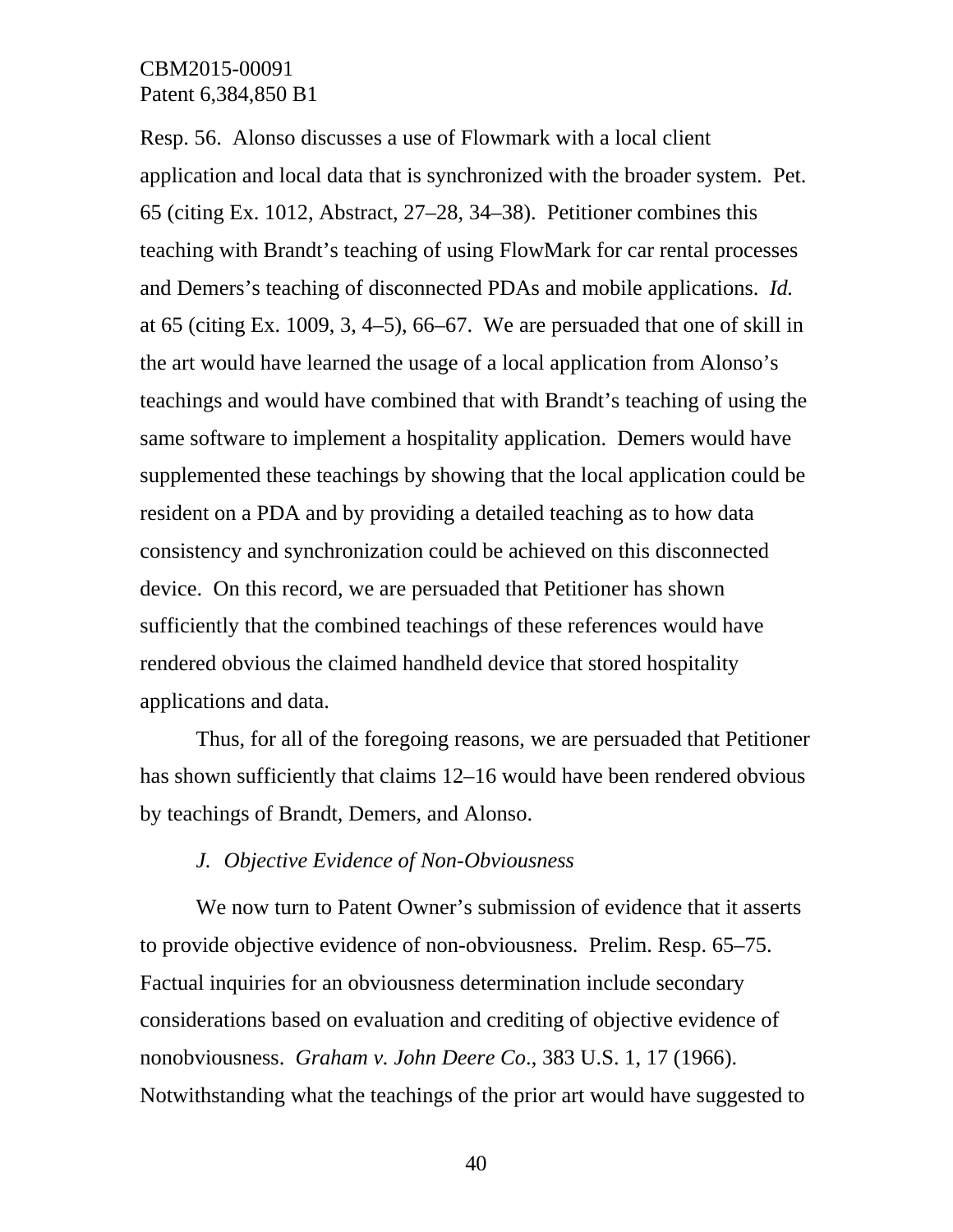one with ordinary skill in the art at the time of the invention, the totality of the evidence submitted, including objective evidence of nonobviousness, may lead to a conclusion that the claimed invention would not have been obvious to one with ordinary skill in the art. *In re Piasecki*, 745 F.2d 1468, 1471–72 (Fed. Cir. 1984). For objective evidence of nonobviousness to be accorded substantial weight, there must be a nexus between the merits of the claimed invention and the evidence. *In re GPAC Inc.*, 57 F.3d 1573, 1580 (Fed. Cir. 1995). "Nexus" is a legally and factually sufficient connection between the objective evidence and the claimed invention, such that the objective evidence should be considered in determining obviousness. *Demaco Corp. v. F. von Langsdorff Licensing Ltd.*, 851 F.3d 1387, 1392 (Fed. Cir. 1988). The burden of showing that there is a nexus lies with the patent owner. *In re Paulsen*, 30 F.3d 1475, 1482 (Fed. Cir. 1994); *Demaco Corp.*, 851 F.2d at 1392; *Sega of Am., Inc. v. Uniloc USA, Inc.*, Case IPR2014-01453, 2015 WL 1090311, at \*10–11 (PTAB Mar. 10, 2015).

Patent Owner argues that "[u]nprecedented and nearly instantaneous industry-wide recognition followed for the breakthrough products/technology embodying the inventions described in the patents, attesting to the novel and innovative nature of the patented technology." Prelim. Resp. 65. Patent Owner supports this statement with a secondary factors declaration provided as part of the prosecution of a related patent, U.S. Patent No. 8,146,077 B2. Exs. 2020–2023. These Exhibits, however, are not sufficient to show a nexus between the challenged claims of the '850 patent and the praise ascribed to Ameranth's 21<sup>st</sup> Century product. For example, Patent Owner contends that Exhibit 4 of Exhibit 2022 evidences the nexus between the challenged claims and Ameranth's product. Prelim.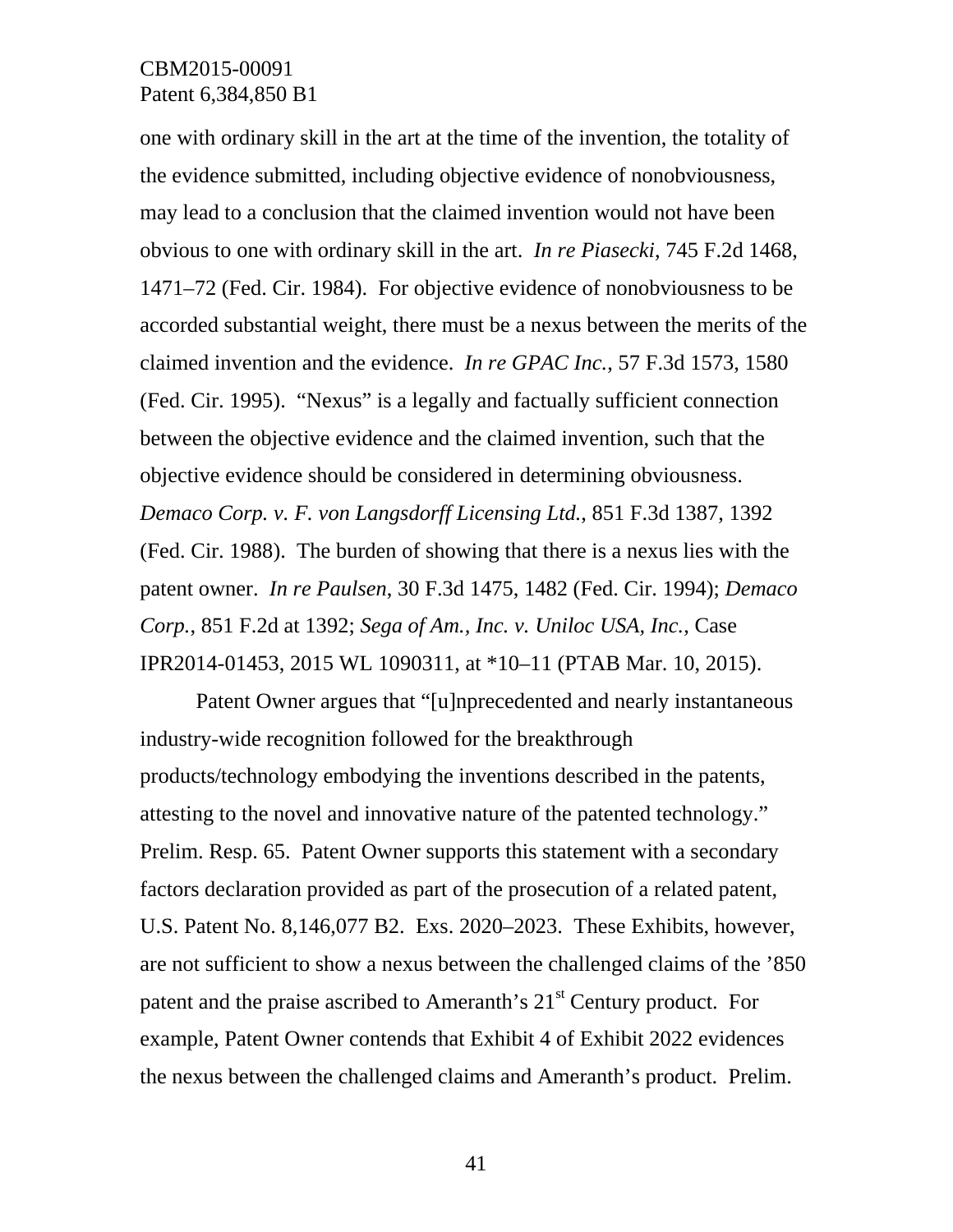Resp. 68. This document is an advertisement for Ameranth's  $21<sup>st</sup>$  Century Restaurant. Ex. 2022 (Ex. 4). This document, however, does not discuss several elements recited in the challenged claims such as the web server, web page, API, and communications control module. Thus, we are not persuaded on the current record that Patent Owner has provided sufficient evidence of secondary considerations.

### III. CONCLUSION

For the foregoing reasons, we determine that the information presented in the Petition establishes that it is more likely than not that Petitioner would prevail in establishing the unpatentability of claims 12–16 of the '850 patent under 35 U.S.C. § 103 as being unpatentable over the combinations of Brandt and NetHopper and of Brandt, Demers, and Alonso. At this juncture, we have not made a final determination with respect to the patentability of the challenged claims, nor with respect to claim construction.

#### IV. ORDER

For the reasons given, it is:

ORDERED that a covered business method patent review is instituted as to claims 12–16 as being unpatentable under 35 U.S.C. § 103 over the combination of Brandt and NetHopper;

FURTHER ORDERED that a covered business method patent review is instituted as to claims 12–16 as being unpatentable under 35 U.S.C. § 103 over the combination of Brandt, Demers, and Alonso;

FURTHER ORDERED that no other grounds are authorized; and FURTHER ORDERED that, pursuant to 35 U.S.C. § 324(d) and 37 C.F.R. § 42.4, notice is hereby given of the institution of a trial on the